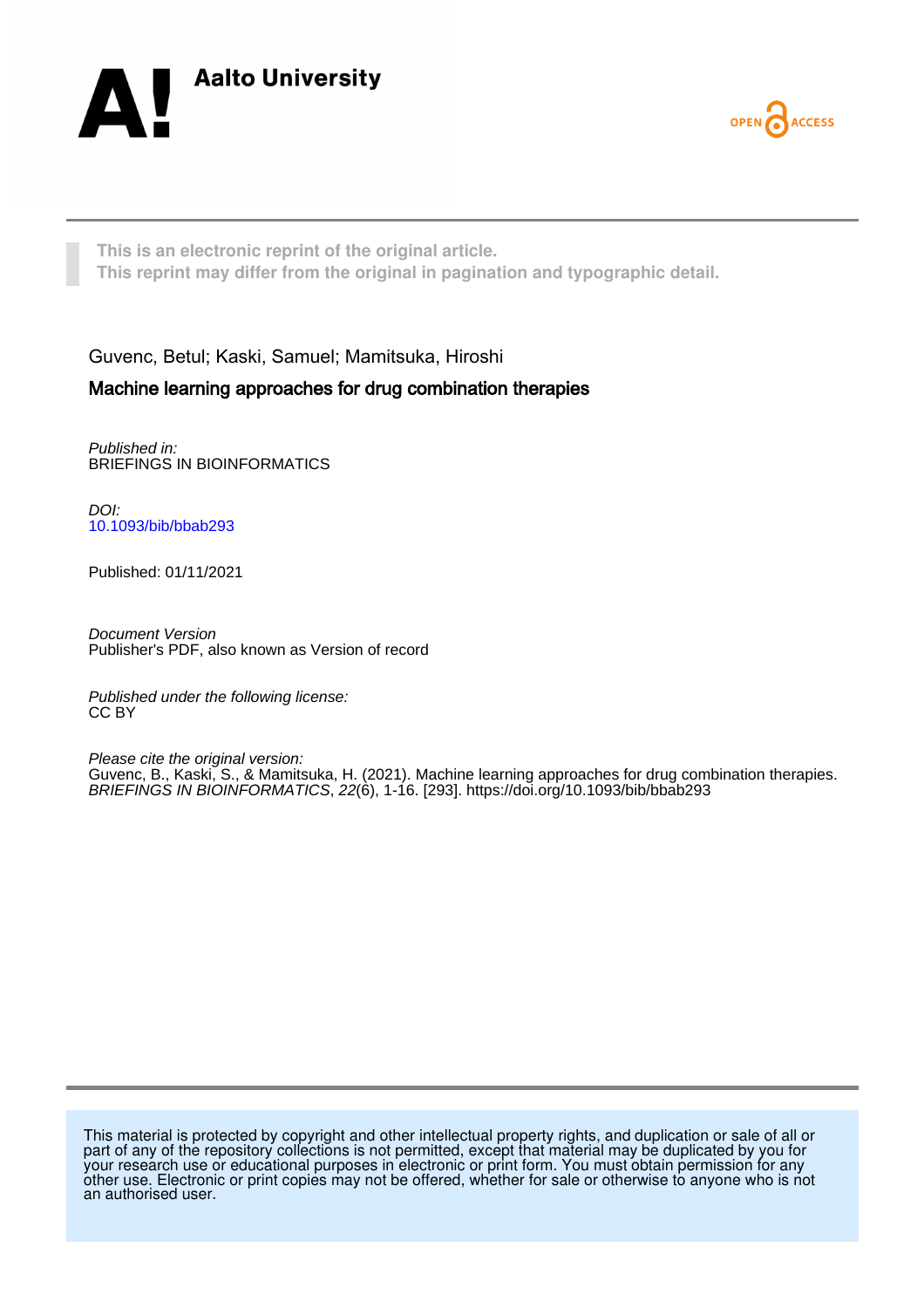**<https://doi.org/10.1093/bib/bbab293>** Review

# **Machine learning approaches for drug combination therapies**

# Betül Güvenç Paltun, Samuel Kaski and Hiroshi Mamitsuka

Corresponding authors: Betül Güvenç Paltun, Department of Computer Science, Helsinki Institute for Information Technology HIIT and Aalto University, Espoo 02150, Finland. E-mail: betul.guvenc@aalto.fi; Hiroshi Mamitsuka, Bioinformatics Center, Institute for Chemical Research, Kyoto University, Uji 611-0011, Japan and Department of Computer Science, Alato University, Espoo 02150, Finland. E-mail: mami@kuicr.kyoto-u.ac.jp

# **Abstract**

Drug combination therapy is a promising strategy to treat complex diseases such as cancer and infectious diseases. However, current knowledge of drug combination therapies, especially in cancer patients, is limited because of adverse drug effects, toxicity and cell line heterogeneity. Screening new drug combinations requires substantial efforts since considering all possible combinations between drugs is infeasible and expensive. Therefore, building computational approaches, particularly machine learning methods, could provide an effective strategy to overcome drug resistance and improve therapeutic efficacy. In this review, we group the state-of-the-art machine learning approaches to analyze personalized drug combination therapies into three categories and discuss each method in each category. We also present a short description of relevant databases used as a benchmark in drug combination therapies and provide a list of well-known, publicly available interactive data analysis portals. We highlight the importance of data integration on the identification of drug combinations. Finally, we address the advantages of combining multiple data sources on drug combination analysis by showing an experimental comparison.

**Key words:** machine learning; drug combination therapy; personalized medicine; bioinformatics; data integration

# **Introduction**

Drug combination therapy has become a promising strategy for several complex diseases, such as cancer, diabetes and bacterial infections. This strategy can increase therapeutic efficacy, reduce toxicity and overcome drug resistance compared with single-drug administrations. Therefore, it is becoming an optimal option with increasing attention from researchers. However, there is limited information about effective drug combinations since screening all possible drug combinations is

challenging and expensive. Thus, the computational prediction of combinatorial drug therapies is needed and essential to provide more sustainable treatment for the patients. To predict efficient drug combinations, computational approaches have been developed to date; however, they face several challenges that need to be solved, such as missing data, different data types and standardization. Consequently, machine learning (ML) models are increasingly being applied to efficiently explore the drug combinations from a large number of both approved and investigational chemical compounds.

**Submitted:** 13 April 2021; **Received (in revised form):** 8 July 2021

© The Author(s) 2021. Published by Oxford University Press.

**Betül Güvenç Paltun** is a PhD candidate with the Probabilistic Machine Learning Group at Aalto University, Espoo, Finland. Her current research interests include the application of machine learning techniques and bioinformatics.

**Samuel Kaski** is a joint professor with Aalto University, Espoo, Finland, and the University of Manchester, UK, and the Director of the Finnish Center for Artificial Intelligence FCAI and the ELLIS Unit Helsinki. His research interests are in probabilistic machine learning and its applications in AI, computational biology, digital health, user interaction and brain signal analysis.

**Hiroshi Mamitsuka** is a joint professor at the Bioinformatics Center, Institute for Chemical Research, Kyoto University and Aalto University. His research interests include machine learning, data mining and their applications in bioinformatics and chemoinformatics.

This is an Open Access article distributed under the terms of the Creative Commons Attribution Non-Commercial License [\(http://creativecommons.org/](http://creativecommons.org/licenses/by-nc/4.0/) [licenses/by-nc/4.0/\)](http://creativecommons.org/licenses/by-nc/4.0/), which permits non-commercial re-use, distribution, and reproduction in any medium, provided the original work is properly cited. For commercial re-use, please contact journals.permissions@oup.com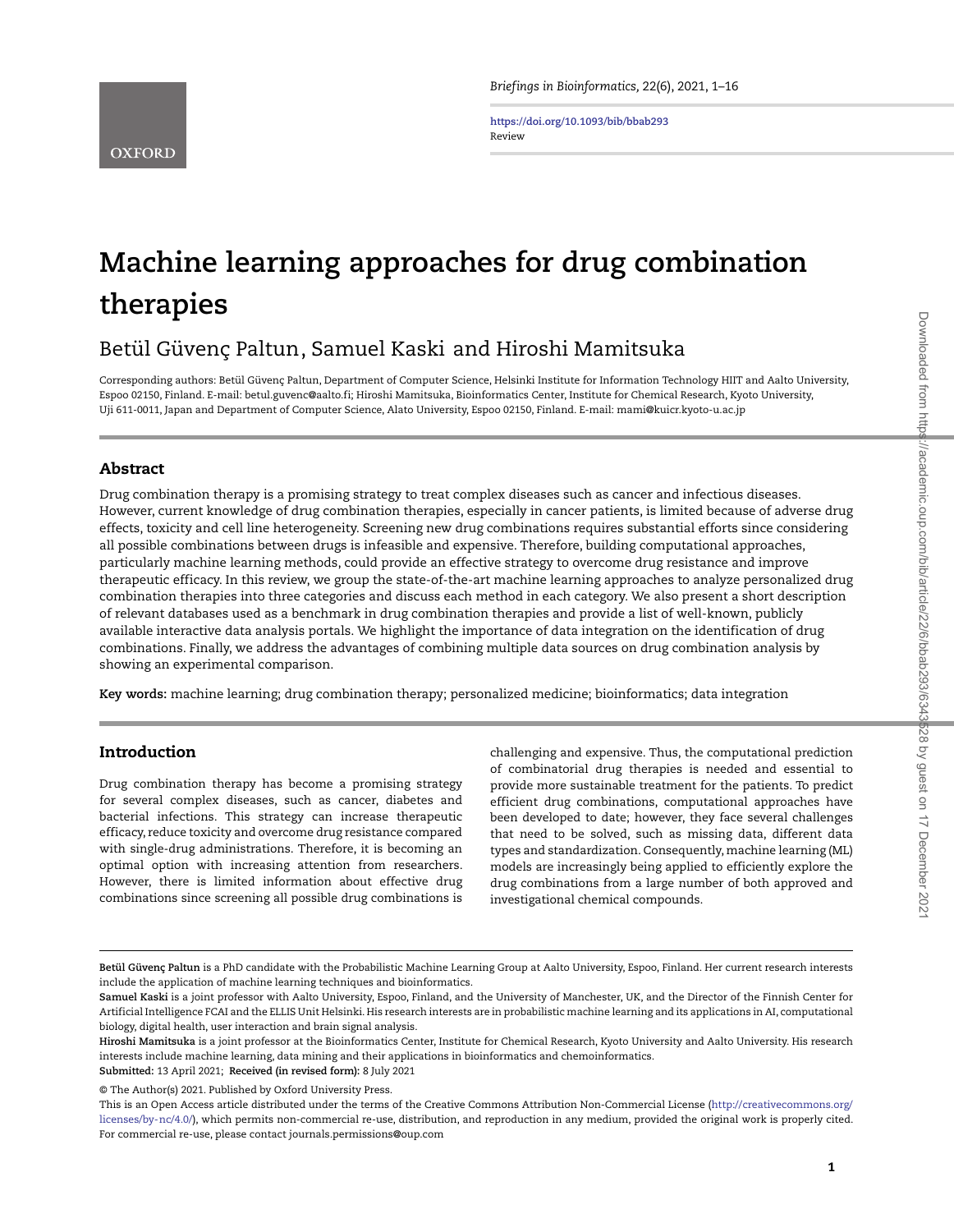<span id="page-2-0"></span>

| <b>Table 1.</b> Comparison with existing survey papers |  |
|--------------------------------------------------------|--|
|--------------------------------------------------------|--|

| References                                                                                                                                          | ML<br>approaches | Toxicity | Systems<br>biology<br>approaches | Data<br>integration | Data<br>sources | Interactive<br>data<br>analysis<br>portals | Experimental<br>evaluation |
|-----------------------------------------------------------------------------------------------------------------------------------------------------|------------------|----------|----------------------------------|---------------------|-----------------|--------------------------------------------|----------------------------|
| Systems biology approaches<br>for advancing the discovery<br>of effective drug<br>combinations [3]                                                  |                  |          | $\checkmark$                     | ✓                   | ✓               |                                            |                            |
| Modeling of compound<br>combination effects and<br>applications to efficacy and<br>toxicity: state-of-the-art,<br>challenges and<br>perspectives[4] |                  |          |                                  | ✓                   |                 |                                            |                            |
| Advances in computational<br>approaches in identifying<br>synergistic drug<br>combinations [5]                                                      | $\checkmark$     |          |                                  |                     |                 |                                            |                            |
| Predictive approaches for<br>drug combination discovery<br>in cancer [6]                                                                            |                  |          |                                  |                     |                 |                                            |                            |
| Systems pharmacology:<br>defining the interactions of<br>drug combinations [7]                                                                      |                  |          |                                  |                     |                 |                                            |                            |
| Artificial intelligence in drug $\checkmark$<br>combination therapy [8]                                                                             |                  |          |                                  |                     |                 |                                            |                            |
| This review                                                                                                                                         | ✓                |          |                                  |                     |                 |                                            |                            |

In this review, we aim to systematically assess representative ML methods that have been proposed in recent years for understanding the drug combination therapies by grouping these methods into three categories. These methods have often been evaluated to overcome drug resistance in a variety of researches [\[1,](#page-14-6) [2\]](#page-14-7). To the best of our knowledge, there are already some reviews that have elucidated drug combination therapies, while these reviews emphasize different perspectives from this review or with a special focus on a particular biological problem [\[3](#page-14-0)[–8\]](#page-14-5). On the other hand, this review mainly considers three perspectives as follows: (i) drug combination therapies from the viewpoint of developing ML methods, (ii) importance of data integration from different sources and (iii) publicly available interactive data analysis portals. The difference and detailed comparison between these reviews can be seen in Table [1.](#page-2-0)

The outline of this review starts with a brief discussion of the significance of the synergy, efficacy and toxic effects of drug combinations. We provide information on relevant data sources commonly used for drug combination prediction methods and side information to improve the prediction accuracy. Then, we divide ML methods into three categories: drug combination sensitivity prediction, drug synergy prediction and drug synergy classification, and evaluate the methods in each category. To address the need for comparative studies, we show an experimental comparison of drug combination prediction methods. Finally, we discuss a list of well-known, publicly available software for analyzing combination data.

# **Drug combination therapy**

#### **Motivation**

Drug combination therapies allow us to elucidate disease characteristics between patients caused by variation in therapeutic responses, define synergistic drug effects and minimize adverse drug reactions. The usage of drug combinations has multiple advantages over monotherapy, such as higher efficacy and lower toxicity [\[9,](#page-14-8) [10\]](#page-14-9). With monotherapy, it is really hard to treat complex diseases such as cancer [\[11,](#page-14-10) [12\]](#page-14-11). A single drug typically targets a single protein or pathway. Two clinically identical tumors rarely have commonly mutated genes, and so traditional therapies need to go beyond the 'one disease, one drug, one target' paradigm. Thus, combination therapy is rapidly becoming regular where single-drug treatments are ineffective. However, the identification of combinatorial drugs is expensive and time consuming since testing every possible combination of these drugs would be infeasible. The main questions that arise here are (1) identifying predictive biomarkers that may reveal the underlying mechanism of the drug combinations and (2) how to predict whether a known or new drug combination will be useful for a specific patient.

The existing computational methods can be divided into three categories: systems biology-based methods [\[3,](#page-14-0) [13\]](#page-14-12), network-based methods [\[14,](#page-14-13) [15\]](#page-14-14) and ML-based methods [\[8\]](#page-14-5). These methods mainly evaluate two important properties of drug combinations: sensitivity and synergy. Although these two can be roughly defined as predicting the correct treatment for the right patient, they have different measurement units. Sensitivity is the drug combination response in preclinical studies based on cell lines or patient-derived cells, which is usually measured in the unit of percentage inhibition of cell viability or growth. In contrast, synergy is defined as the degree of drug interactions where the effect of the combination is greater than that predicted by their individual potencies. Synergy is generally quantified through a selected reference model based on the properties of the dose–response curves, which describe the magnitude of the response of a drug, of specific drugs. Many approaches have been proposed using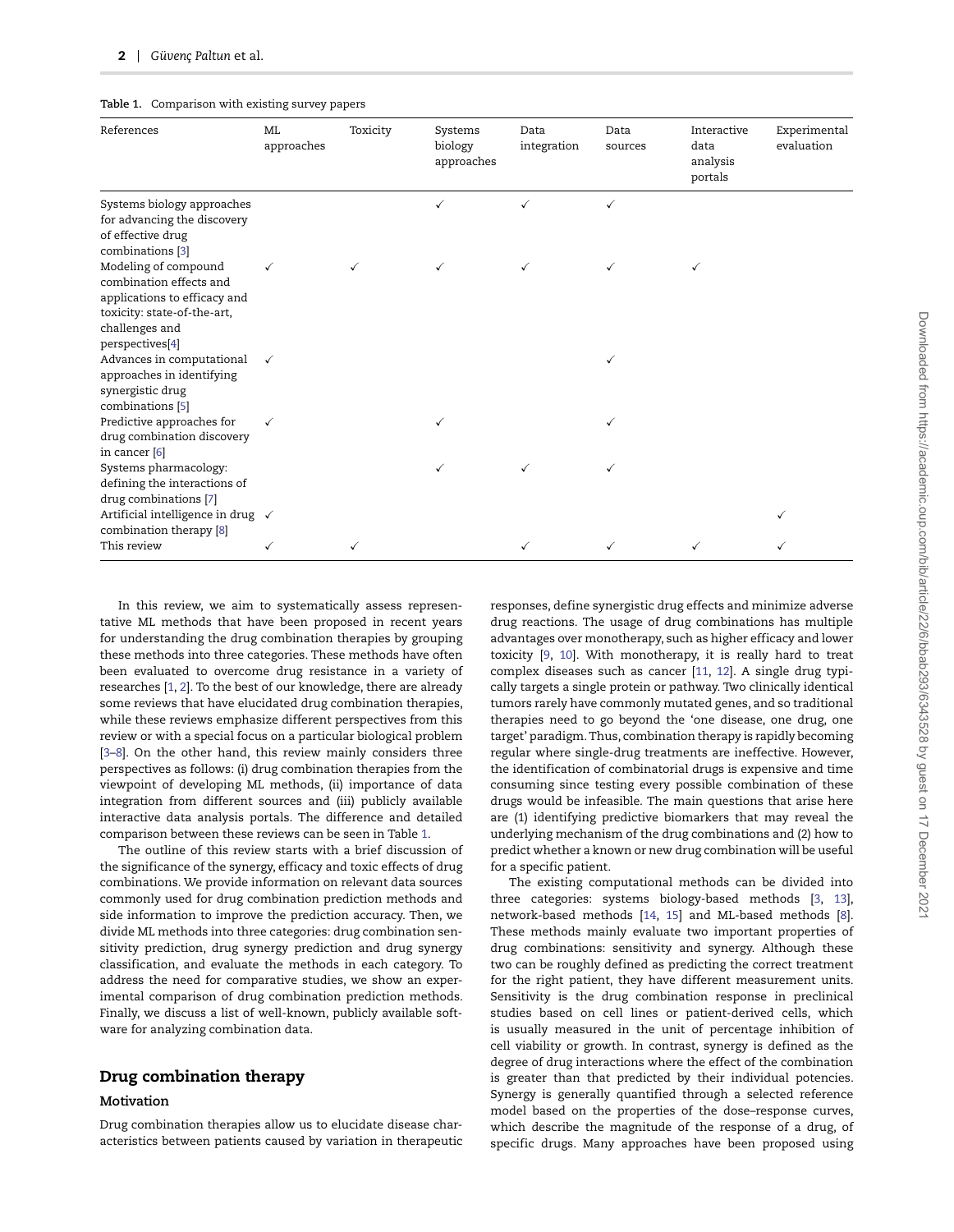chemical, biological and molecular data to model sensitive and synergistic drug combinations, especially for cancer [\[16\]](#page-14-15).

The effect of drug combination is measured by large-scale dose–response matrix experiments in various concentrations of single agents and combinations. The combination can be categorized as synergistic, additive or antagonistic based on the difference between the observed and the expected responses computed by a reference model [\[17\]](#page-14-16). Two compounds are considered synergistic when the combined effect is greater than that predicted by their single-agent potencies. If the effect of each drug neither decreases nor increases the sum of individual drug effects, it is called additive, known as noninteraction. In contrast to the synergistic effect, the combination is antagonistic if the sum is less than the response of individual agents. Synergistic combinations are preferable to delay the beginning of the resistance, whereas antagonistic combinations are useful for inhibiting the expansion of resistance [\[18\]](#page-14-17). Even though researchers focus on synergistic drug combinations, antagonism might be more beneficial for identifying the toxicity levels. There are four commonly used reference models for categorizing the level of drug combination synergism as follows: (i) Bliss independence: the most commonly used model, which provides a score under the assumption of each drug acts independently of the other. Each measurement above this score indicates synergy. The main drawback of the model is that it claims synergy when two identical drugs are combined; (ii) Loewe additivity: the idea behind the model is that the drugs can not interact with themselves and need to have equal individual drug maximum effects while computing the combination effect. However, this model is not applicable when a dose–effect curve is not available; (iii) Highest single agent: this model assumes that the combined effect should be superior to the effects achieved by the single drugs for synergism;and (iv) Chou–Talalay: this model relies on the linearity of the median-effect plot, which was proposed by Chou to linearize the dose and effect relations of all data points by plotting log(dose) versus log[fraction affected/fraction unaffected], which is generally not the case for other reference models. A significant limitation of the model is its dependence on accurate and well-defined dose–effect curves, which are not always available. A detailed explanation and comparison between these methods can be found in [\[1\]](#page-14-6). These models serve as a baseline to understand the interaction between drugs based on their single performance. However, each of these reference models has limitations and is not entirely suited for combinations of more than two drugs. In addition, just a reference model cannot consider how drugs may interact; thus, more complex mathematical models have emerged.

# **Drug synergy, efficacy and the toxic effects of drug combinations**

Drug synergy can be defined as combining two or more chemical compounds to produce a more significant effect than an individual compound based on specific mathematical models. Clinical trials show higher synergy outcomes for proper combinations, such as more efficacy and less toxicity, and many approaches neglect the toxicity and efficacy of drug combinations [\[19\]](#page-14-18). There is a common misunderstanding that synergy and efficacy are treated as the same. Although synergy measures the degree of interaction, the efficacy of a drug combination depends on the extent of patient-to-patient variability and degree of correlation among monotherapy responses [\[20–](#page-14-19)[22\]](#page-15-0). Therefore, it is possible that even though the combination is synergistic, the actual response might be inefficient to reach therapeutic efficacy, which may lead to prioritization of drug combinations that are unable to kill cancer cells despite strong synergy [\[23\]](#page-15-1). On the other hand, acquiring less toxicity by decreasing the drug doses allows for fewer adverse effects. These three major factors, i.e. synergy, efficacy and toxicity, should be considered together while categorizing drug combination therapies. Even though two drugs are not synergistic, they might still be beneficial by having higher efficacy and lower toxicity [\[24\]](#page-15-2).

#### **Existing drug combination therapies**

Drug combination therapies have become a powerful approach to fight against complex diseases in recent years. The primary motivation behind this approach is to find synergistic drug combinations while maximizing efficacy and reducing toxicity. With the recent advances, Food and Drug Administration (FDA) approved new drug therapies include various novel drugs; thus, many successful treatments prevailed. Most of the approved FDA drug combinations target the treatment of infectious diseases [\[1\]](#page-14-6). For example, the FDA approved a pairwise drug combination of Dolutegravir and Lamivudine, which together blocks the HIV-1 multiplication for the treatment of HIV-1 infection in April 2019 [\[25\]](#page-15-3). In addition to this, much of the research and development is targeting different cancer types in recent years. One example is treatment of melanoma patients with the combination of Dabrafenib and Trametinib that can harbor BRAF V600E mutations was approved by the FDA in 2015 [\[26\]](#page-15-4). Moreover, the treatment of using both Vermurafenib, which targets BRAF, and Cobimetinib, which targets MAP2K1, has been shown to be synergistic for treating BRAF mutated melanoma and was also approved by FDA. Another combination was approved for diabetes treatment using Osiglitazone and Exenatide [\[27\]](#page-15-5). Osiglitazone is already an antidiabetic drug, but it increases the risk of myocardial infarction. Nevertheless, when two drugs are combined together, they decrease the risk of myocardial infarction [\[28\]](#page-15-6). Not only pairwise combinations but also triple and quadruple combinations are emerging recently. As an example, the combination of Oravirine, Lamivudine and Tenofovir was approved in 2018 to deal with HIV-1 infection for adults [\[29\]](#page-15-7).

#### **Data sources**

A wide range of research programs has generated various databases on combinatorial drug therapy to accelerate the discovery of personalized multitargeted drug combinations in recent years. These advancements bring new opportunities for the application of large-scale ML methods in predicting drug combinations. Two of the most significant and oldest resources of the publicly available database for investigating drug combinations are US FDA and Drug Combination Database (DCDB) [\[30\]](#page-15-8). The FDA Orange Book [\[31\]](#page-15-9) consists of drugs and combinations approved based on the FDA's safety and effectiveness. The first combination was approved in the 1940s, and FDA updates the number of approved drug combinations every year. The dataset contains 419 drug combinations where 341 double, 67 triple, and 11 more than triple combinations, and 367 are structurally unique combinations from 328 unique small molecules by 2018 [\[29\]](#page-15-7). DCDB is known as the first database committed for the research of multicomponent drugs. This database includes 1363 drug combinations from 904 distinctive components from various clinical studies and FDA Orange Book. Around 20% of DCDB drug combinations are approved to be used in patients. Meanwhile, approximately 13% of the combinations are reported to be nonefficacious. Another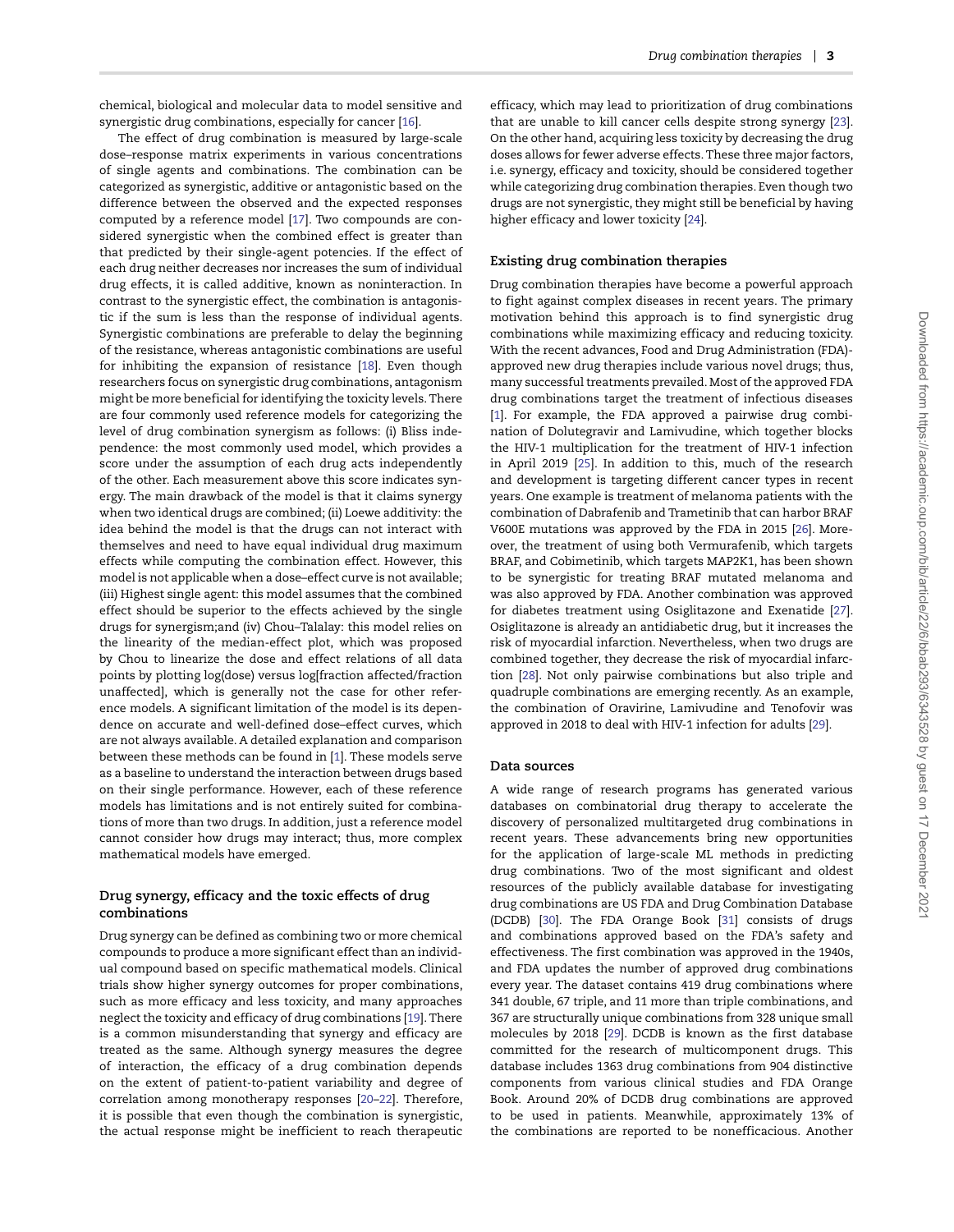essential resource is NCI-ALMANAC (A Large Matrix of Anti-Neoplastic Agent Combinations) [\[32\]](#page-15-10), one of the pioneers in the characterization of drugs *in vitro*. NCI-ALMANAC is a library of cancer cell lines maintained by National Cancer Institute (NCI). The library provides FDA-approved drug combinations for targeting cancer and killing tumor cells from the NCI-60 cell lines obtained from nine cancer types. This data has *>*5000 pairs of drug combinations from 104 FDA-approved drugs and 60 cell lines. The ONEIL study [\[33\]](#page-15-11) provided a comprehensive data source of drug combinations, which has been widely applied by many researchers recently. This source includes 38 drugs and their pairwise combinations, 92 208 drug combinations, and 583 distinct combinations against 39 cancer cell lines representing multiple cancer types. One of the latest drug combination datasets is AstraZeneca's DREAM-AZ dataset [\[34\]](#page-15-12), consisting of cell viability response measurements and synergy scores from 910 pairwise combinations of 118 drugs across 85 molecularly characterized cancer cell lines. The dataset is the result of a DREAM Challenge to evaluate computational strategies for predicting synergistic drug pairs and biomarkers. Although DCDB and FDA databases offer drug combinations for multiple diseases, NCI-ALMANAC, DREAM-AZ and the ONEIL study focus on oncological diseases. Another disease-specific repository is Antifungal Synergistic Drug Combination Database (ASDCD) [\[35\]](#page-15-13), which is designed for synergistic antifungal drug combinations. ASDCD consists of published synergistic antifungal drug combinations, chemical structures, drug-targets, target-related signaling pathways, drug indications and other pertinent data. The database has 210 antifungal synergistic drug combinations and 105 individual drugs from *>*12 000 references.

#### **Integrating data for predicting drug combinations**

More detailed information on the dose–response effects of combinations is required in drug combination therapy applications since it is demonstrated that drug combination therapy is better than single-drug treatment. Therefore, it is necessary to consider the relationship among drugs, targets and diseases when using drug combination therapy. The integrative analysis of side information with rapid accumulation would enable us to analyze the relationships between the side information. The current computational methods rely on the selective incorporation of target features, pharmacogenomics and chemical property information.

Drug-related information plays a significant role in understanding the behavior of compound combinations, such as the similarity of structure and biochemical properties between drugs. Drug–target and drug–drug interactions can also be used to improve predictions of effective combination therapies. In particular, drug–drug interactions are essential since they might cause unexpected pharmacological effects, including adverse drug events. The existence of drug–target interactions in the same pathway is shown to be predictive of synergism [\[27\]](#page-15-5). It is also shown that they contribute to the identification of novel synergistic chemical pairs. In addition, adverse drug effects contribute to identifying novel synergistic chemical pairs, illustrated by a number of synergistic drug combinations reported for various diseases [\[36\]](#page-15-14). In recent years, gene expression profiles have also helped predict synergistic effects of drug combinations on cancer cell lines [\[37,](#page-15-15) [38\]](#page-15-16). Details of these data types and their related tools can be found in the review papers we provided in Table [1.](#page-2-0)

# **ML approaches**

We categorize ML approaches for drug combination therapy into the following three problem settings: (1) drug combination sensitivity prediction, (2) drug synergy prediction and (3) drug synergy classification. First, 'drug combination sensitivity prediction' is to predict the sensitivity of two or more drugs under an experimental condition from the input of drug combination sensitivity values for multiple conditions. Sensitivity is a measure of treatment response that can be defined in the unit of percentage inhibition of cell viability or growth. Figure [1A](#page-8-0) illustrates this problem setting. The main task is to predict the unknown response of a drug pair and a cell line (missing entries in a matrix) for which other response values of drug pairs and cell lines are already given. This experimental setup is very similar to monotherapy, only includes more experiments such as considering four doses for each drug in a pairwise combination, 16 measurements are required, whereas four measurements are enough for monotherapy. Second, 'drug synergy prediction' is to measure the degree of the interaction between two or more drugs. Synergy is defined as a combination effect that is greater than the predicted effect of the individual drugs. This task has two different problem settings, and Figure [1B](#page-8-0) demonstrates two subtasks. The first subtask (Figure [1B1\)](#page-8-0), 'drug synergy score estimation' is to compute synergy score of drug combinations. Synergy score is usually calculated as the deviation of the observed drug combination effect from the expected combination effect based on the properties of the dose–response curves of the single drugs. There are various reference models (baseline) for quantifying the level of drug combination synergism. The most common and prominent reference models based on performance of individual drugs are Loewe Additivity and Bliss Independence. The full dose–response matrices (full surface) predicted in the 'drug combination sensitivity prediction' task are necessary to estimate the reference model and compute a synergy score. In the second subtask (Figure [1B](#page-8-0)2), 'drug synergy matrix completion', the purpose is to predict unknown synergy scores of drug combinations and cell lines. The task can be considered as continuation of the first subtask since the synergy scores obtained in the first subtask can be used to fill the synergy matrix of combinations, and unknown synergy scores of drug combinations and cell lines are predicted. Third, 'drug synergy classification' identifies novel synergistic combinations when drugs interact with each other for several cell lines under multiple conditions (Figure [1C](#page-8-0)). This task basically can be considered as classifying the drug combinations whether they are synergistic, additive or antagonistic. There are different datasets consist of binary values, which are specifically designed for this task such as FDA Orange Book [\[29\]](#page-15-7) and DCDB [\[30\]](#page-15-8). However, this task can be also considered as a continuation of 'drug synergy prediction'. A continuous parameter of synergy score obtained from the reference model can be used to categorize the drug combinations as being synergistic, additive and antagonistic. In this setting, the synergy scores have usually been cut off according to a fixed threshold. We explain and summarize each of the three categories in detail in Table [2.](#page-5-0) In the rest of Section ML approaches, we briefly introduce the ML-based drug combination prediction methods, which are categorized into three categories: sensitivity prediction, synergy prediction and synergy classification methods. Table [3](#page-6-0) summarizes the features of all methods shown in this survey.

#### **Drug combination sensitivity prediction**

There has been a considerable improvement in ML models that can be used to predict drug responses for the last decades. Many of these previous studies have been successfully applied for single drug–response prediction [\[43\]](#page-15-17). However, starting with the release of the NCI-ALMANAC database [\[32\]](#page-15-10), specifically for the cancer disease, the prediction of pairwise drug–response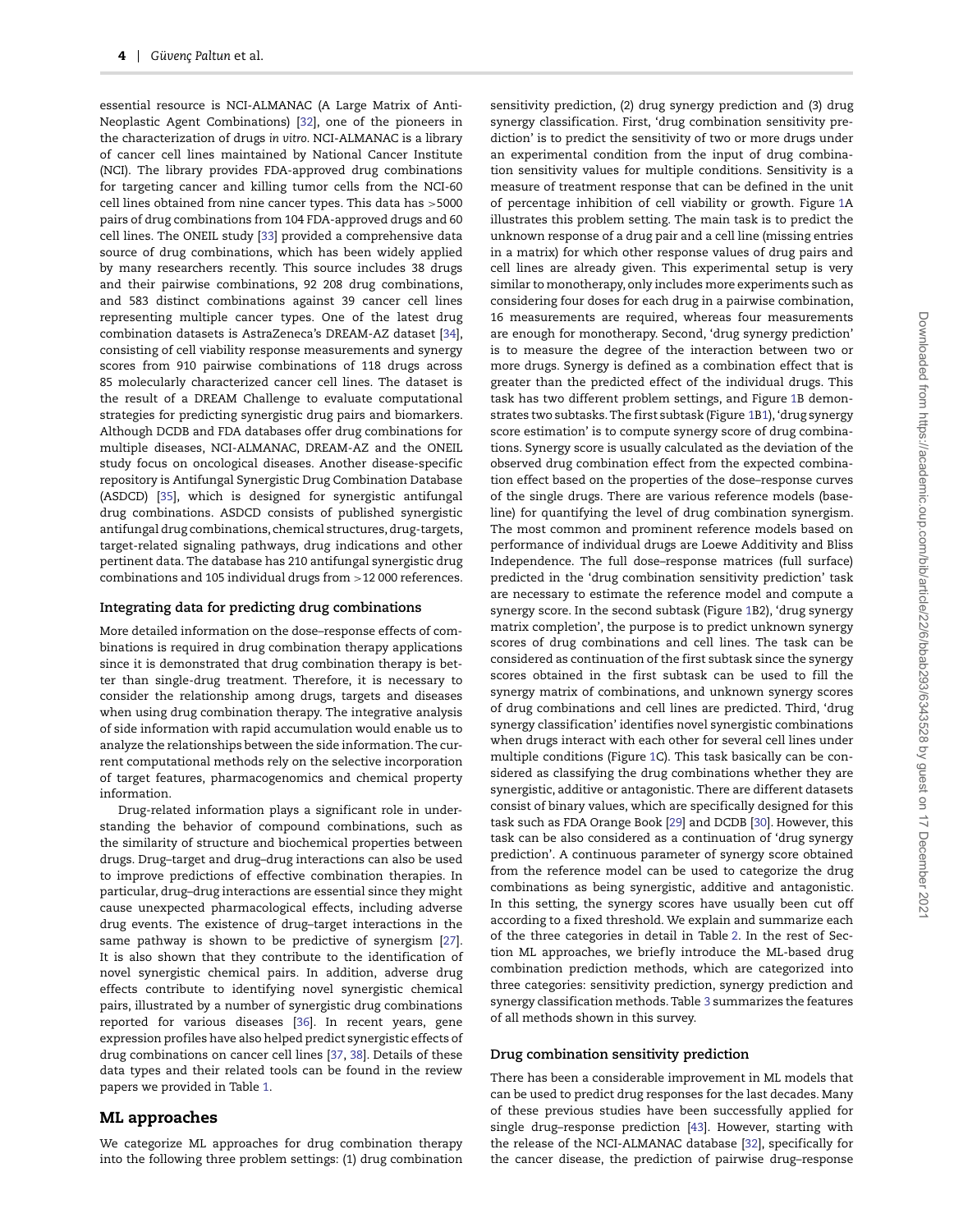| Drug combination<br>prediction tasks     | Subtasks                                          | Input                                                              | Common metric    | Metric type | Output                                             | Task                                                                            | Note                                                                                                                                                                                                                                | Ref.paper                                                                                                                                                                                                                                                                            |
|------------------------------------------|---------------------------------------------------|--------------------------------------------------------------------|------------------|-------------|----------------------------------------------------|---------------------------------------------------------------------------------|-------------------------------------------------------------------------------------------------------------------------------------------------------------------------------------------------------------------------------------|--------------------------------------------------------------------------------------------------------------------------------------------------------------------------------------------------------------------------------------------------------------------------------------|
|                                          |                                                   |                                                                    |                  |             |                                                    |                                                                                 |                                                                                                                                                                                                                                     |                                                                                                                                                                                                                                                                                      |
| (Figure 1A)<br>Sensitivity<br>prediction |                                                   | response matrices<br>Incomplete multi<br>drug-dose                 | IC50, EC50, GI50 | Cont.       | Complete multi<br>drugdose<br>response<br>matrices | Predict missing<br>entries in a<br>matrix                                       | Similar to monotherapy<br>Considering four doses<br>pairwise combination,<br>prediction, only more<br>measurements, four<br>measurements are<br>for each drug in a<br>doses involved<br>monotherapy.<br>we require 16<br>enough for | [39]                                                                                                                                                                                                                                                                                 |
| Synergy prediction                       | score estimation<br>Drug synergy<br>(Figure 1B1)  | response matrices<br>Complete multi<br>(Full surface)<br>drug-dose | IC50, EC50, GI50 | Cont.       | Synergy scores                                     | Predict single<br>score using<br>reference<br>models                            | The predicted complete<br>dose-response matrices<br>landscapes over the full<br>prediction task can be<br>concentration ranges<br>used to calculate<br>from sensitivity<br>combinatorial                                            | 40, 41                                                                                                                                                                                                                                                                               |
|                                          | matrix completion<br>Drug synergy<br>(Figure 1B2) | Incomplete single<br>synergy matrix                                | J                | Cont.       | Complete single<br>synergy matrix                  | Predict missing<br>entries in a<br>matrix                                       | prediction task can be<br>The predicted synergy<br>scores obtained from<br>drug synergy score<br>used to fill synergy                                                                                                               | 42                                                                                                                                                                                                                                                                                   |
| classification<br>(Figure 1C)<br>Synergy |                                                   | drug combinations<br>correspondence of<br>Binary                   | <b>US</b>        | Discrete    | (binary value)<br>Single score                     | i.e synergistic or<br>Predict class of<br>combinations,<br>antagonistic<br>drug | antagonistic by defining<br>synergistic, additive and<br>combinations as being<br>categorize the drug<br>CI can be used to<br>threshold value.                                                                                      | [27]                                                                                                                                                                                                                                                                                 |
|                                          |                                                   |                                                                    |                  |             |                                                    |                                                                                 |                                                                                                                                                                                                                                     | Note: IC50 = Measure of drug concentration where the response is reduced by half, EC50 = Measure of drug concentration that gives half-maximal response, GI50 = Measure of drug concentration that reduces total cell growth b<br>using a reference model.<br>matrix of combinations |

Note: IGS0 = Measure of drug concentration where the response the reduced by half, EGS0 = Measure of are assure of drug concentration that reduces total cell growth by Note: IC50 = Measure of drug concentration where the response is reduced by half, EC50 = Measure of drug concentration that gives half-maximal re<br>%50, CI = Combination index, measure for deviation of the inhibitory effect %50, CI = Combination index, measure for deviation of the inhibitory effect of the combination from additivity, CCI = categorized combination index

<span id="page-5-0"></span>Table 2. Summary of drug combination prediction tasks **Table 2.** Summary of drug combination prediction tasks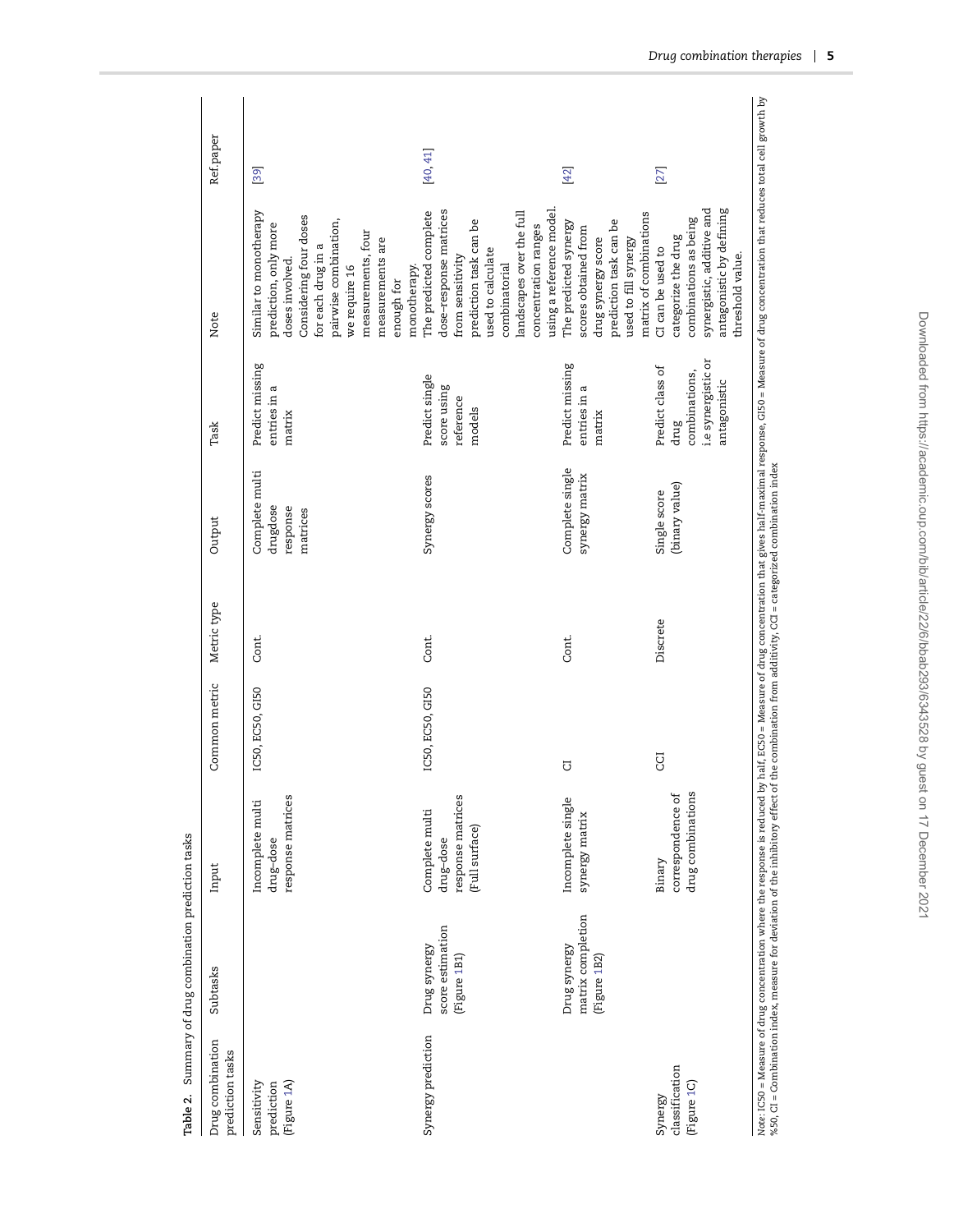|                        | Table 3. Summary of drug combination prediction methods |          |                      |                            |                           |                        |                         |                       |              |              |
|------------------------|---------------------------------------------------------|----------|----------------------|----------------------------|---------------------------|------------------------|-------------------------|-----------------------|--------------|--------------|
| Prediction problem     | Method                                                  | Disease  | Drug combination     | Combination input          | Model                     | Outcome                | Side information        | Performance           | Case study   | Experimental |
|                        |                                                         |          | source               | type                       |                           |                        |                         | evaluation            |              | validation   |
| Sensitivity prediction | Xia et al. [44]                                         | Cancer   | NCI-ALMANAC          | % Growth                   | Deep learning             | Single point (%        | GE, microRNA, Protein   | MSE, MAE, R2          | ↘            |              |
|                        | (BestComboScore)                                        |          |                      |                            |                           | Growth)                | abundance (NCI-60       |                       |              |              |
|                        |                                                         |          |                      |                            |                           |                        | Database); Chemical     |                       |              |              |
|                        |                                                         |          |                      |                            |                           |                        | structure               |                       |              |              |
|                        |                                                         |          |                      |                            |                           |                        | (NCI-ALMANAC)           |                       |              |              |
|                        | Zagidullin et al. [45]                                  | Cancer   | NCI-ALMANAC, ONEIL,  | %Inhibition                | Linear regression         | Full matrix (%         | Chemical structures     | <b>RMSE</b>           | $\checkmark$ |              |
|                        | (DrugComb)                                              |          | FORCINA, CLOUD       |                            |                           | Inhibition)            | (PubChem)               |                       |              |              |
|                        | Julkunen et al. [39]                                    | Cancer   | NCI-ALMANAC          | % Growth                   | Factorization             | Full matrix (% Growth) | Molecular fingerprints, | RMSE, PCC, SC         | ↘            | ↘            |
|                        | (ComboFM)                                               |          |                      |                            | machines                  |                        | GE, Drug                |                       |              |              |
|                        |                                                         |          |                      |                            |                           |                        | concentrations          |                       |              |              |
|                        |                                                         |          |                      |                            |                           |                        | $(NCI - 60)$            |                       |              |              |
| Synergy prediction     | Huang et al. [46]                                       | Cancer   | : Drug<br>GE (CMAP); | Genomic profile            | <b>BNMF</b>               | Single point (Rank)    |                         | Average enrichment    | $\checkmark$ |              |
|                        | (DrugComboRanker)                                       |          | similarity (STITCH,  |                            |                           |                        |                         | score Geometric       |              |              |
|                        |                                                         |          | OMIM, MEDLINE); PPI  |                            |                           |                        |                         | accuracy metric       |              |              |
|                        |                                                         |          | (BioGRID)            |                            |                           |                        |                         | Relative number of    |              |              |
|                        |                                                         |          |                      |                            |                           |                        |                         | well-known drug       |              |              |
|                        |                                                         |          |                      |                            |                           |                        |                         | communities           |              |              |
|                        | Preuer et al. [37]                                      | Cancer   | <b>ONEIL</b>         | Synergy score              | Deep learning             | Single point (Synergy  | GE (ArrayExpress);      | MSE, RMSE, PCC, AUC,  | ↘            |              |
|                        | (DeepSynergy)                                           |          |                      | quantified by              |                           | score)                 | Chemical descriptors    | AUPR, ACC, BACC,      |              |              |
|                        |                                                         |          |                      | Combenefit <sup>[40]</sup> |                           |                        |                         | PREC, TPR, TNR, Kappa |              |              |
|                        | Jeon et al. [47]                                        | Cancer   | <b>ONEIL</b>         | Synergy score              | Extremely randomized      | Single point (Synergy  | GM, GE, CNV (COSMIC);   | PCC, F1 scores        | $\searrow$   |              |
|                        |                                                         |          |                      | quantified by              | tree                      | score)                 | DTI (DrugBank, GDSC)    |                       |              |              |
|                        |                                                         |          |                      | Combenefit <sup>[40]</sup> |                           |                        |                         |                       |              |              |
|                        | Celebi et al. [42]                                      | Cancer   | DREAM-AZ             | Summary measure            | <b>XGBoost</b>            | Single point (Synergy  | DTI (SUPERFAMILY,       | WAPCC, AUC            |              |              |
|                        |                                                         |          |                      |                            |                           | score)                 | Prosite, SMART, Pfam);  |                       |              |              |
|                        |                                                         |          |                      |                            |                           |                        | Pathway (KEGG); GE      |                       |              |              |
|                        |                                                         |          |                      |                            |                           |                        | (GDSC); Mutation, CNV   |                       |              |              |
|                        |                                                         |          |                      |                            |                           |                        | (COSMIC); Chemical      |                       |              |              |
|                        |                                                         |          |                      |                            |                           |                        | structures, Drug        |                       |              |              |
|                        |                                                         |          |                      |                            |                           |                        | targets, Monotherapy    |                       |              |              |
|                        |                                                         |          |                      |                            |                           |                        | (DREAM)                 |                       |              |              |
|                        | Ianevski et al. [48]                                    | Multiple | FIMM, DLBCL, ONEIL,  | Incomplete surface         | <b>CNMF &amp; XGBoost</b> | Single point (Synergy  | $\overline{1}$          | <b>RMSE</b>           | $\checkmark$ | ↘            |
|                        | (DECREASE)                                              |          | $\Xi$                |                            |                           | score)                 |                         |                       |              |              |
| Drug classification    | Zhao et al. [49]                                        | Multiple | FDA Orange book      | Single point (Binary       | Maximization of the F1    | Single point           | DTI (STITCH, TTD        | TPR                   | ↘            |              |
|                        |                                                         |          |                      | value)                     | score                     | (Confidence score)     | DrugBank); Pathway      |                       |              |              |
|                        |                                                         |          |                      |                            |                           |                        | (KEGG)                  |                       |              |              |
|                        |                                                         |          |                      |                            |                           |                        |                         |                       |              |              |

<span id="page-6-0"></span>Table 3. Summary of drug combination prediction methods

(Continued) (Continued)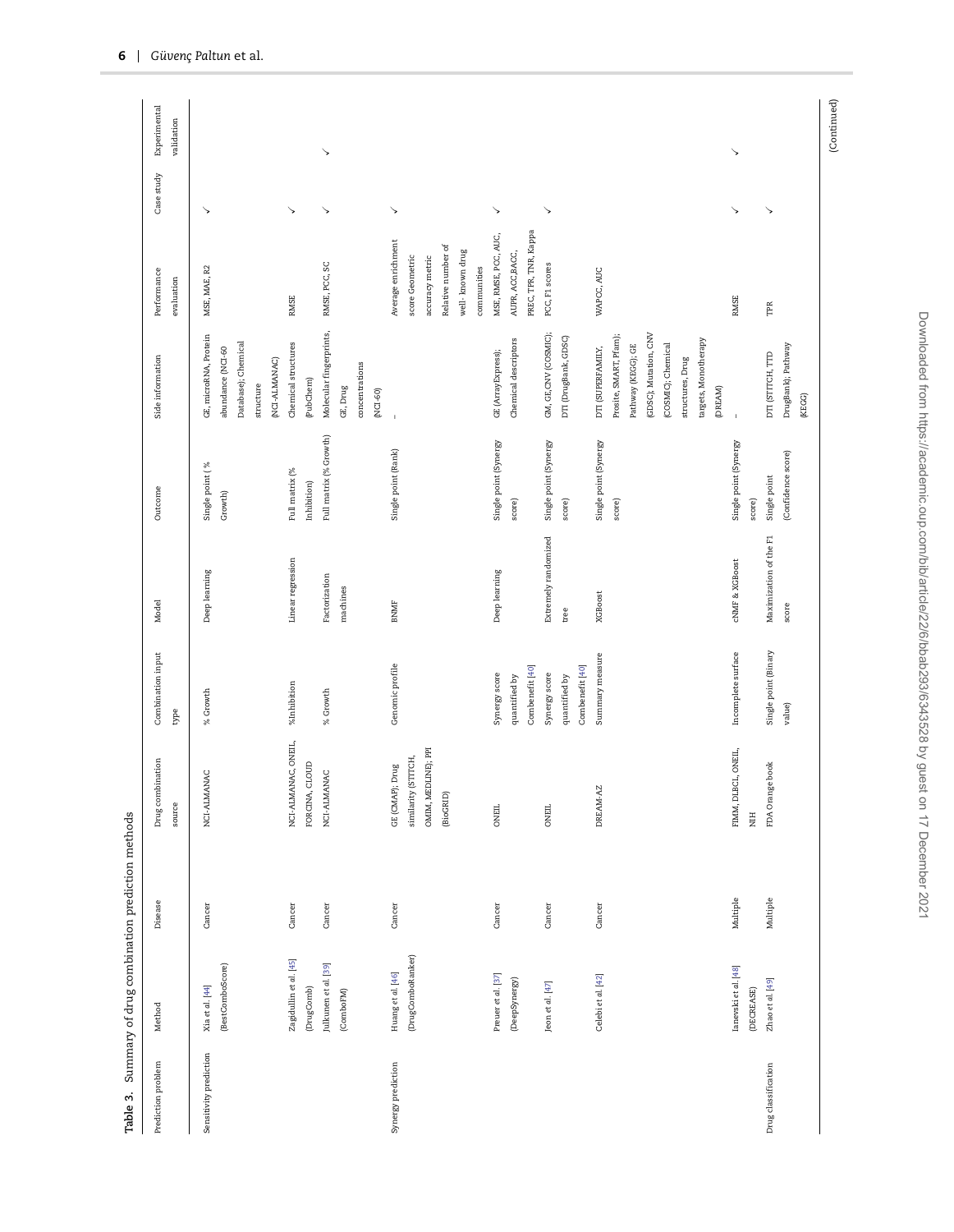|                    | chains in a stromagnet of the stromagnetic stromagnetic stromagnetic stromagnetic stromagnetic stromagnetic stromagnetic stromagnetic stromagnetic stromagnetic stromagnetic stromagnetic stromagnetic stromagnetic stromagnet |          |                          |                      |                        |                       |                        |                     |              |              |
|--------------------|--------------------------------------------------------------------------------------------------------------------------------------------------------------------------------------------------------------------------------|----------|--------------------------|----------------------|------------------------|-----------------------|------------------------|---------------------|--------------|--------------|
| Prediction problem | Method                                                                                                                                                                                                                         | Disease  | Drug combination         | Combination input    | <b>Model</b>           | Outcome               | Side information       | Performance         | Case study   | Experimental |
|                    |                                                                                                                                                                                                                                |          | source                   | type                 |                        |                       |                        | evaluation          |              | validation   |
|                    | Li et al. [50]                                                                                                                                                                                                                 | Multiple | DCDB, TTD, Pubmed        | Single point (Binary | Probability ensemble   | Single point (Binary  | DDI (DrugBank); Drug   | AUC                 | ↘            | ↘            |
|                    |                                                                                                                                                                                                                                |          |                          | value)               | approach, Bayesian     | value)                | side effect (SIDER)    |                     |              |              |
|                    |                                                                                                                                                                                                                                |          |                          |                      | network                |                       |                        |                     |              |              |
|                    | Iwata et al. [27]                                                                                                                                                                                                              | Multiple | FDA, KEGG DRUG           | Single point (Binary | Logistic regression    | Single point (Binary  | DTI (DrugBank,         | AUC, AUPR           | ↘            |              |
|                    |                                                                                                                                                                                                                                |          |                          | value)               |                        | value)                | BindingDB, MATADOR,    |                     |              |              |
|                    |                                                                                                                                                                                                                                |          |                          |                      |                        |                       | ChEMBL, PDSP-Ki, TTD,  |                     |              |              |
|                    |                                                                                                                                                                                                                                |          |                          |                      |                        |                       | KEGG DRUG)             |                     |              |              |
|                    | Chen et al. [51] (NLLSS)                                                                                                                                                                                                       | Fungal   | search Web<br>Literature | Single point (Binary | Laplacian Regularized  | Single point (Rank)   | Chemical structure     | AUC                 | $\checkmark$ | ↘            |
|                    |                                                                                                                                                                                                                                |          | search                   | value)               | Least Square           |                       | (KEGG DRUG); DDI       |                     |              |              |
|                    |                                                                                                                                                                                                                                |          |                          |                      |                        |                       | (DrugBank)             |                     |              |              |
|                    | Li et al.[52] (SyDRa)                                                                                                                                                                                                          | Cancer   | NCI-DREAM                | Single point (Binary | Random forest          | Single point (Binary  | GE (CMAP,              | AUC score           |              |              |
|                    |                                                                                                                                                                                                                                |          |                          | value)               |                        | value)                | NCI-DREAM); Chemical   |                     |              |              |
|                    |                                                                                                                                                                                                                                |          |                          |                      |                        |                       | structure (DrugBank);  |                     |              |              |
|                    |                                                                                                                                                                                                                                |          |                          |                      |                        |                       | PPI (BioGRID); Pathway |                     |              |              |
|                    |                                                                                                                                                                                                                                |          |                          |                      |                        |                       | (MSigDB)               |                     |              |              |
|                    | Gayvert et al.[22]                                                                                                                                                                                                             | Cancer   | $[53]$<br>Held et al.    | Summary measure      | Random forest          | Single point (Four    | Single drug screen     | AUC, TPR, TNR       | ↘            | ↘            |
|                    |                                                                                                                                                                                                                                |          |                          |                      |                        | category)             | (53)                   |                     |              |              |
|                    | Liu et al. [54]                                                                                                                                                                                                                | Multiple | DCDB                     | Single point (Binary | Gradient tree boosting | Single point (Binary  | DTI (STITCH);          | PREC, REC, MCC, F   | ↘            |              |
|                    |                                                                                                                                                                                                                                |          |                          | value)               |                        | value)                | Chemical structures    | measure, AUC        |              |              |
|                    |                                                                                                                                                                                                                                |          |                          |                      |                        |                       | (PubChem); PPI         |                     |              |              |
|                    |                                                                                                                                                                                                                                |          |                          |                      |                        |                       | (STRING)               |                     |              |              |
|                    | Karimi et al. [55] (Drug                                                                                                                                                                                                       | Cancer   | FDA Orange book          | Single point (Binary | Deep generative model  | Single point (Network | Disease-gene           | Network score[57]   | ↘            |              |
|                    | Combo Generator)                                                                                                                                                                                                               |          |                          | value)               |                        | score)                | associations (OMIM);   |                     |              |              |
|                    |                                                                                                                                                                                                                                |          |                          |                      |                        |                       | Drug-disease           |                     |              |              |
|                    |                                                                                                                                                                                                                                |          |                          |                      |                        |                       | association (CTD); PPI |                     |              |              |
|                    |                                                                                                                                                                                                                                |          |                          |                      |                        |                       | (56)                   |                     |              |              |
|                    | Sun et al. [58] (DTF)                                                                                                                                                                                                          | Cancer   | ONEIL                    | Summary measure      | Deep tensor            | Single point          |                        | AUC, AUPR TPR, ACC, |              |              |
|                    |                                                                                                                                                                                                                                |          |                          |                      | factorization          | (Probability score)   |                        | BACC, Kappa         |              |              |
|                    |                                                                                                                                                                                                                                |          |                          |                      |                        |                       |                        |                     |              |              |
|                    |                                                                                                                                                                                                                                |          |                          |                      |                        |                       |                        |                     |              |              |

Notes: EM = Food and Drug Administration [31], DTI = Drug-target interaction, STITCH [59], TTD = Therapeutic Taget Data Digital Explores (6), KEGC = Kyoto Encyclopedia of Genes and Genomes [61],ITR = The positve rate, CMAP *Notes*: FDA = Food and Drug Administration [\[31\]](#page-15-9), DTI = Drug–target interaction, STITCH [\[59\]](#page-15-37), TTD = Therapeutic Target Database [\[60\]](#page-15-38), KEGG = Kyoto Encyclopedia of Genes and Genomes [\[61\]](#page-15-39),TPR = True postive rate, CMAP = Connectivity Map [\[62\]](#page-16-0), BNMF = Bayesian non-negative matrix factorization, GE = Gene expression, OMIM = Online Mendelian Inheritance in Man [\[63\]](#page-16-1), PPI = Protein–protein interaction, KEGG DRUG [\[64\]](#page-16-2), BioGRID = Biological General Repository for Interaction Datasets [\[65\]](#page-16-3), BindingDB = Binding Database [\[66\]](#page-16-4), MATADOR = Manually Annotated Targets and Drugs Online Resource [\[67\]](#page-16-5), ChEMBL [\[68\]](#page-16-6), PDSP-Ki = Psychoactive Drug Screening Program [\[69\]](#page-16-7), TTD = Therapeutic Target Database [\[70\]](#page-16-8), AUC = Area under curve, AUPR = Area under precision–recall curve, DCDB = Drug Combination Database [\[30\]](#page-15-8), DDI = Drug-drug interaction, SIDER = Side Effect Resource [\[71\]](#page-16-9), NCI-DREAM [\[16\]](#page-14-15), MSigDB = Molecular signatures database [\[72\]](#page-16-10), ONEIL [\[33\]](#page-15-11), ArrayExpress database [\[73\]](#page-16-11), MSE = Mean square error, RMSE = Root mean square error, PCC = Pearson correlation score, ACC = Accuracy, BACC = Balanced accuracy, PREC = Precision, SyDRa = Synergistic Drug combination using Random forest algorithm, TNR = True negative rate, NCI ALMANAC [\[32\]](#page-15-10), MAE = mean absolute error, R2 = Coefficient of determination, GM = Gene mutations, CNV = Copy number variationsCNV, COSMIC = Catalogue of Somatic Mutations in Cancer [\[73\]](#page-16-11), GDSC = Genomics of Drug Sensitivity in Cancer [\[74\]](#page-16-12), NIH LINCS = Library of Integrated Network-based Cellular Signatures, PCI = Probability concordance index, REC = Recall, MCC = Matthews correlation coefficient, FORCINA [\[75\]](#page-16-13), CLOUD [\[76\]](#page-16-14), XGBoost = gradient boosted decision tree, DREAM-AZ [\[34\]](#page-15-12), WAPCC = weighted average Pearson correlation coefficient, cNMF = composite Nonnegative Matrix Factorization, FIMM = Finland Institute of Molecular Medicine, DLBCL [\[77\]](#page-16-15), SC = Spearman correlation score, pAUC = partial AUC.

Summary of drug combination prediction methods **Table 3.** Summary of drug combination prediction methods Table 3.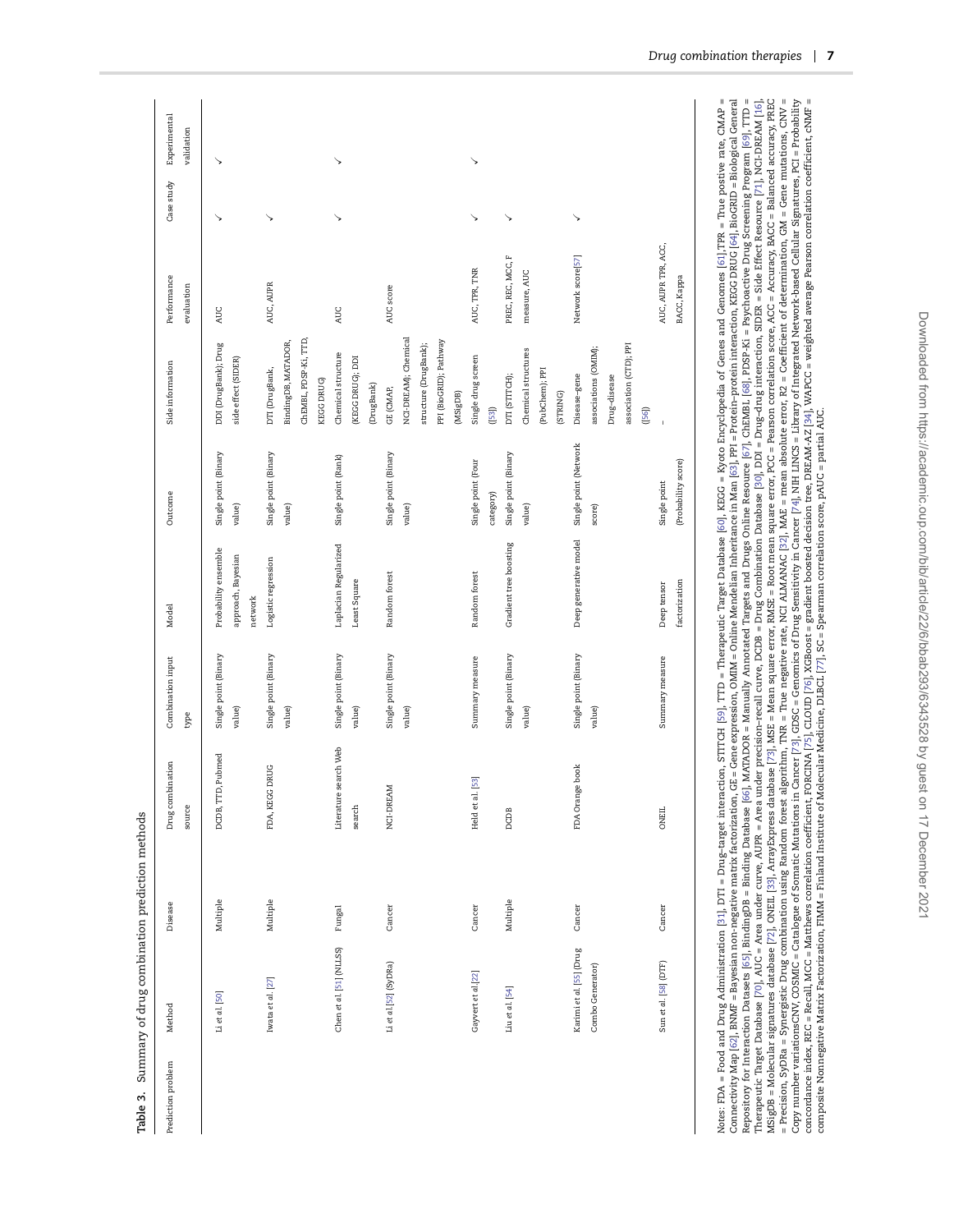

a) Drug combination sensitivity prediction

b) Drug synergy prediction b1) Drug synergy score prediction



|                            |          | X    | v    | Z      | W    |
|----------------------------|----------|------|------|--------|------|
|                            | Drug A+J | 92,8 | 86,7 | 88,3   | 45,1 |
| ug comb. A+J<br>ergy score | Drug B+C | ?    | 22,4 | ?      | 35,4 |
| based on Bliss score       | Drug J+C | 10,2 | ?    | $-1,3$ | ?    |
|                            | Drug K+L | 92,1 | P    | 75,3   | 66,8 |
|                            | Drug N+M | ?    |      | ?      |      |

b2) Drug synergy matrix completion

c) Drug synergy classification



<span id="page-8-0"></span>**Figure 1.** Schematic structures of combinatorial drug prediction methods. (**A**) Sensitivity prediction: predicting drug combination responses in preclinical studies based on cell lines or patient-derived cells (multiple concentrations of drugs can be considered for each cell line). (**B**) Synergy prediction: predicting the degree of drug interactions that contribute to the drug combination sensitivity. (**C**) Drug classification: identifying the degree of interaction between drugs (multiple concentrations of drugs can be considered for each cell line).

combination therapies has started to gain attention from researchers.

BestComboScore [\[44\]](#page-15-22) is known as the first attempt that ML evaluation of paired drug response sensitivity prediction. The model applies deep neural network and intermediate integration, which means that multiple types of molecular and drug features are jointly trained in the first layer of the neural network. BestComboScore predicts the best growth inhibition seen in any experiment for a given drug pair and does not include drug concentrations as an input feature to reduce training data imbalance. The model was tested on different combinations of features to evaluate the relative importance of each feature.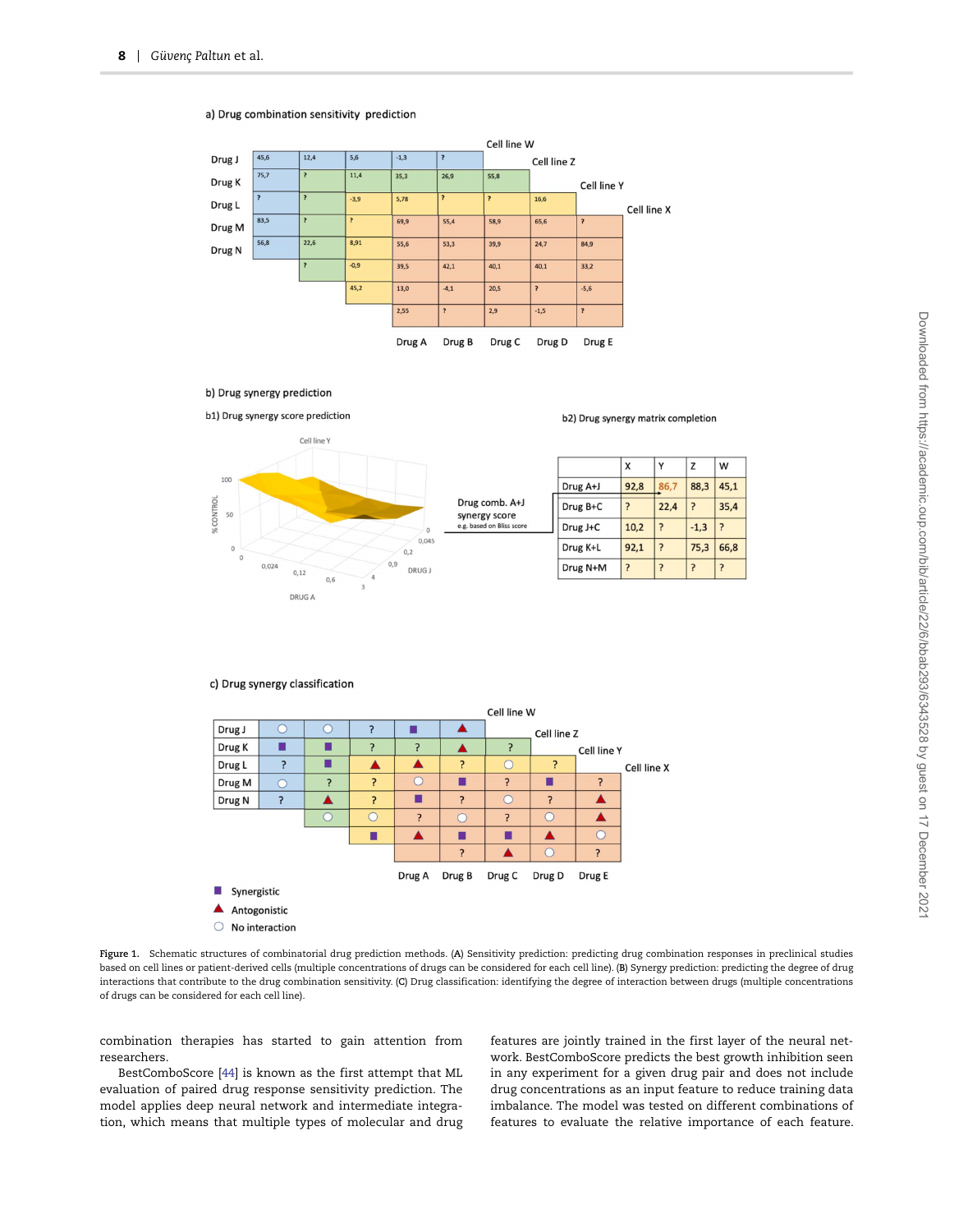Empirical results reveal that all molecular features have potential over prediction; however, the most predictive capacity belongs to drug descriptors. Even though the model was designed for pairwise drug combinations, the model can be extended to more than two drugs in combination therapy.

DrugComb [\[45\]](#page-15-23) is an open-access data portal that targets both sensitivity and synergy prediction of drug combinations. The portal stores comprehensive drug combination data sources from different databases and provides curation and standardization. DrugComb can also be considered a data analysis tool that allows users to visualize, analyze and annotate drug combination dose–response data. The model uses linear regression to provide sensitivity scores of drug combinations, considering drug chemical fingerprint information as predictors. The primary outcome is that chemical information can be an essential feature for explaining the sensitivity of drug combinations. This research can be improved by an integration pipeline for more heterogeneous sources. Furthermore, more advanced ML methods would be tested to enhance accuracy.

comboFM [\[39\]](#page-15-18) is one of the recent studies that transfer drug combination dose–response data into a higher-order tensor. The outstanding discrimination with other studies is that comboFM includes various doses of drug combination responses into experiments. Besides, genomic descriptors of cell lines and chemical descriptors of each drug are integrated into the model. Then, higher-order factorization machines are applied to predict missing entries in the dose–response matrices, untested drug–drug–cell line triplets and new drug combinations. After dose–response matrices are completed, synergy scores are computed, resulting in a single score defined for each drug combination. All these data except concentration values and genomic descriptors are represented by binary values in a onehot encoding form more than continuous values, which may cause loss of information sometimes. This design can be used as drug repurposing since new drug combinations can be predicted even without available combination measurements.

## **Drug synergy prediction**

Many synergy prediction methods, which are reviewed under Section Drug synergy prediction, can also be regarded as a combinatorial drug response prediction method since they require fully measured dose–response matrices to calculate drug synergy scores. For example, one of the main objects of DECREASE [\[48\]](#page-15-26), which is also reviewed in Section Drug synergy prediction, is to fill missing entries in the drug–dose response matrix first and then calculate synergy scores.

DrugComboRanker [\[46\]](#page-15-24) predicts synergistic drugs that target different signaling modules of cancer-specific networks, by integrating genomic profiles of both drugs and cancers, aiming to combine drugs with existing therapy to reduce drug resistance. There are two main steps of the model: (1) drug functional network construction and (2) partitioning of the functional drug network into clusters using a Bayesian nonnegative matrix factorization. The functional drug network is constructed based on genomic profiling data of drugs. The second part discovers the clusters that share common responses to drug treatment and predicts the functional targets of drugs. Rich genomic profiles of drugs, diseases and network-based integration make this approach practical, whereas only the combinations in known disease–pathway interactions can be found.

DeepSynergy [\[37\]](#page-15-15) is known as the first deep learning method to predict drug combination synergies. Compared with previous studies developed for small datasets, DeepSynergy uses more extensive synergy data [\[33\]](#page-15-11) for prediction and incorporates chemical and genomic information as input information. The method has a normalization strategy because this model integrates heterogeneous data sources, which might cause information loss. Deep neural network algorithms are very well suited for large datasets, and the predictive performance of DeepSynergy can be improved if more data is available.

Incorporating prior information has already shown its predictive power in predicting drug synergy scores. However, the arising challenge here might be the curse of dimensionality, which means if we have more features than observations, this might cause that the model results in good performance only to its initial dataset, and not to any other data sets. Finding relevant features and understanding the importance of the side information make the prediction models much more manageable. There are two studies relevant to this point. These two examples of feature selection methods offer the opportunity for understanding the significance of feature selection in predicting drug synergies. A benchmark study [\[47\]](#page-15-25) uses the genomic information of cancer cell lines, drug–targets and molecular information to predict the synergy between two drugs. The difficulty comes with high dimensionality, especially for genomic information. Jeon *et al*. [\[47\]](#page-15-25) select only genes in cancer-related pathways by using a method called extremely randomized trees (ERT), which uses multiple decision trees without bagging to reduce the variance of a single decision tree. The other datadriven study for the prediction of drug synergies is made by [\[42\]](#page-15-21). This study uses an ensemble learning algorithm, XGBoost, to select biologically relevant and most predictive drug and cell line features to understand the biological factors underlying drug synergy. Experimental results reveal that monotherapy and genomic features are most informative. In contrast, target features have a minor effect on drug combination therapy among comprehensive pharmacological and molecular information.

DECREASE [\[48\]](#page-15-26) is a comprehensive design that can identify synergistic and antagonistic combinations with a minimal set of measurements. It is a two-step, efficient ML model to predict drug synergies from drug–dose response values. Many studies require fully measured dose–response matrices for the computation of drug synergy scores. Some of them use single concentrations of an individual agent, which any outlier might have a drastic impact. DECREASE tries to solve these challenges by detecting outliers and handling missing values in drug–dose response data. As the first step, outliers are detected using the difference between the observed responses and the expected responses based on the Bliss independence model. Second, the composite Nonnegative Matrix Factorization algorithm is used to predict missing dose–response values. After predicting full dose–response matrices from a sparse input, the synergy scores are calculated by a reference model such as Bliss independence or Loewe additivity. The crucial difference with other models is that it does not incorporate any side information and does not attempt to do prediction to new experiments. DECREASE also implements an interactive web tool that enables testing different biological problems such as identifying bacterial, fungal or antiviral drug combination synergies. DECREASE might be improved with higher-order combination data rather than pairwise combinations in the future.

# **Drug synergy classification**

One of the earlier ML approaches for the classification of drug combinations has started with [\[49\]](#page-15-27), which presents a simple method to predict whether a drug pair is an effective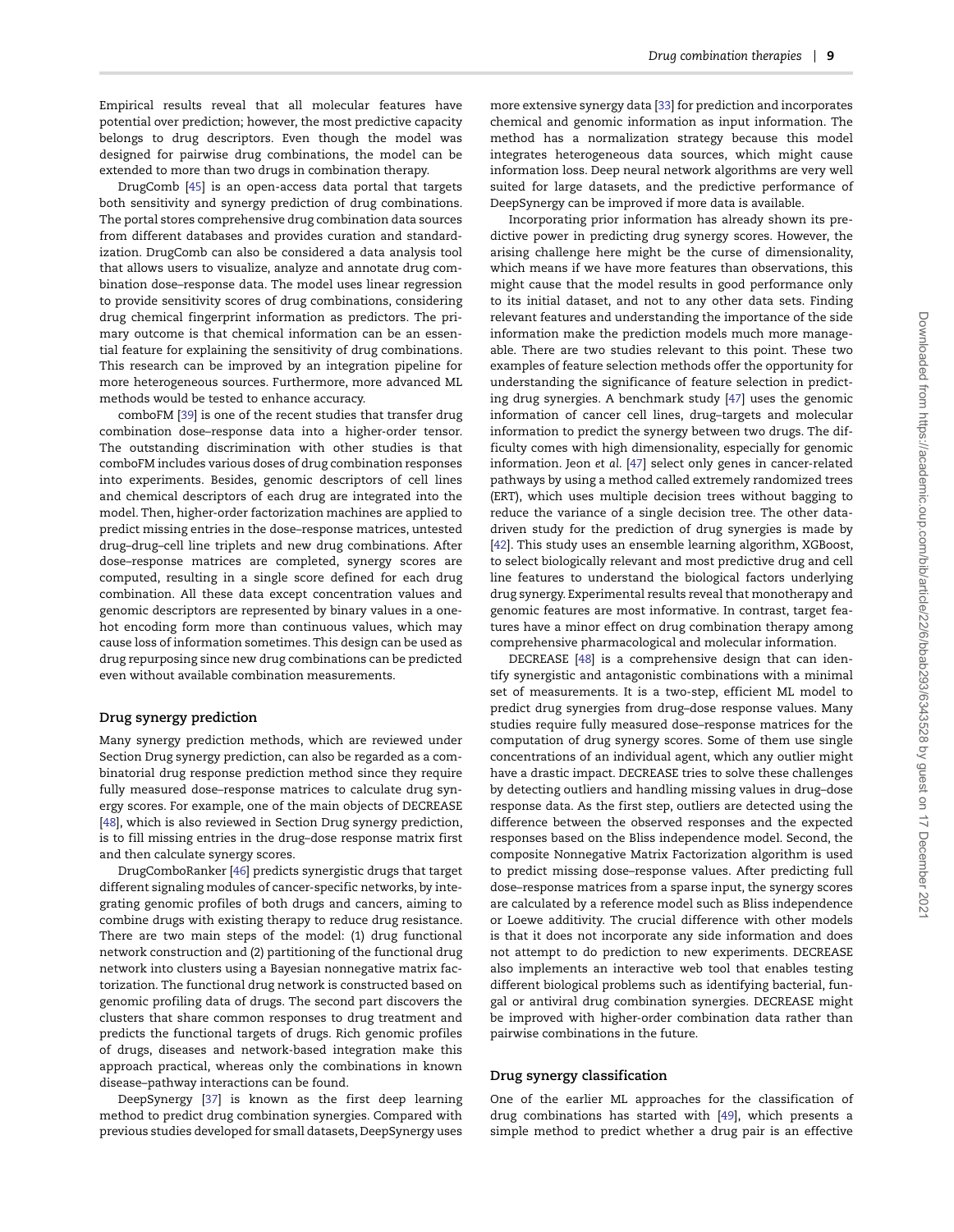combination by maximizing the F1 score. This method is one of the earlier approaches that integrate molecular and pharmacological data as side information to classify drug combinations. The model treats drug combinations as combinations of their corresponding features, including their target proteins, therapeutic effects and indication areas. Integration results imply that side-effects and pathways are not sufficient for drug combination prediction; however, drug target proteins, anatomical therapeutic chemical (ATC) codes and drug indications are informative.

Iwata *et al*. [\[27\]](#page-15-5) constructed a more complex predictive model than [\[49\]](#page-15-27). The framework uses logistic regression to predict beneficial drug combinations using target proteins and ATC drug codes and minimizes the loss function with L1 regularization to overcome overfitting. The model has three central prediction motivations: (i) the model should predict known drug–drug pairs, (ii) predict new combinations for drugs of known combinations and also (iii) predict new pairs without any known drug combination. Experimental assessment proves that predicting new combinations is challenging, and task (iii) is the hardest. Moreover, the ATC drug code is the most useful information, followed by target–protein and indication profiles. However, the shortcoming is that ATC information unobtainable for new drug candidate compounds, and complete information would improve the prediction of new combinations. The merit of the model is the L1 regularizer for interpretability, whereas the downside is lacking of disease context. The predictive performance would be enhanced by incorporating adverse drug–drug interactions that are valuable in drug development.

The integration of side data has proved to be promising on drug combination therapies, and so more side data were examined on probability ensemble approach (PEA) [\[50\]](#page-15-28) to predict drug combination classes for analyzing both the efficacy and adverse effects of drug combinations. PEA is a systems pharmacology framework of using a Bayesian network to solve the missing data problem and incorporate different features even though some features are weakly informative. Given a pair of drugs, the model calculates drug similarity features and combines them using a Bayesian network into a likelihood ratio that represents its probabilistic similarity to the known interaction. PEA reveals the importance of each of the auxiliary sources by using not only drug properties but also the drug–targets in the protein– protein interaction network and the similarity of drug–targets. The main results of [\[50\]](#page-15-28) are (1) the model with all features has higher performance than those with single features and (2) sidebeneficial effects would enable the analysis of the relationships between drugs and combinations.

Network-based Laplacian regularized Least Square [\[51\]](#page-15-29) distinguishes antifungal synergistic drug combinations from nonsynergistic ones by integrating drug–target interactions and drug chemical structures as side information. The model classifies drugs according to whether they have activity in the antifungal assay. If one drug shows activity, but the other does not, then the first drug is considered as the principal, and the latter is considered as the adjuvant. The idea behind the model is that principal drugs often have similar synergistic effects with adjuvant drugs. The framework has two classifiers for principal and adjuvant drugs separately and combines these two classifiers into a single classifier to obtain a final predictive result. Each classifier has its own drug similarity measures. Based on the classification score, drug combination pairs with high scores can be expected to have a high probability of being synergistic.

SyDRa [\[52\]](#page-15-30) identifies synergistic anticancer drug combinations by using a random forest algorithm with three types of features: drug–chemical structure, drug–target network and pharmacogenomics. These feature combinations and labels of drug combinations are used as an input to random forest algorithm to distinguish synergistic and nonsynergistic drug combinations. The primary finding is that the pharmacogenomics features (especially similarity between gene expression profiles) contribute to drug synergism more than the other features. SyDRa uses a small training dataset compared with independent test sets, which might affect the robustness of the model. Kyoto Encyclopedia of Genes and Genomes pathways targeted by each drug in a drug combination play a vital role in SyDRa. Nevertheless, disease-specific pathways, such as breast cancer-related pathways, are not considered to improve performance.

A different approach was made by Gayvert *et al*. [\[22\]](#page-15-0) to identify synergistic and effective drug combinations from drug combination efficacies and single-drug agent information. This study uses only single-agent knowledge as prior information. For each drug pair, input features are constructed by taking the mean and difference of the single-agent dose–response in each tested cell line. The reason behind the idea is that the synergy depends on the context and this makes it difficult to use the information of different cancers or genotypes. Importantly, this work directly concentrates on specific diseases such as mutant BRAF melanoma. Nevertheless, it is still difficult to generalize this work to all cancer types and this work has small training data that might cause overfitting and produce inaccurate results.

Gradient tree boosting (GTB) was utilized by a heterogeneous network-based inference to classify efficacious drug combinations using features derived from drug–protein heterogeneous network [\[54\]](#page-15-32). Protein networks play an essential role in treating complex diseases, and therefore they might be applied to decrease the activity level of carcinogenic genes while developing drug combinations. This method has the following three steps:

- 1. The model incorporates a drug similarity network, protein similarity network and known drug–protein associations into a drug–protein heterogeneous network.
- 2. Drug combination features are extracted by running a random walk with restart on the heterogeneous network.
- 3. Extracted features are trained on a GTB classifier to predict new drug combinations.

Like many other network-based methods, the assumption is that similar drugs are likely to interact with similar target proteins. However, there is always a possibility that new drugs or proteins might have low similarity and be located far in the feature space, which causes failure in predicting drug combinations. On the other hand, the model is pertinent to the increased size of drug combinations because of the nature of heterogeneous networks.

Deep Tensor Factorization (DTF) [\[58\]](#page-15-36) combines two submodels: weighted tensor factorization and deep learning methods. DTF generates features using the output of the weighted tensor factorization method. The extracted latent features of drug synergy information are used as input features to train the deep neural network and finally predict the synergistic effect of drug pairs. DTF can also be used for predicting missing synergy scores in addition to the classification task. Experimental results demonstrate that DTF shows a rather similar performance to DeepSynergy [\[37\]](#page-15-15), and there is no statistically significant difference, although DTF does not incorporate any side information. DTF uses only a single data source for a complex problem; however, incorporating more information might significantly improve performance.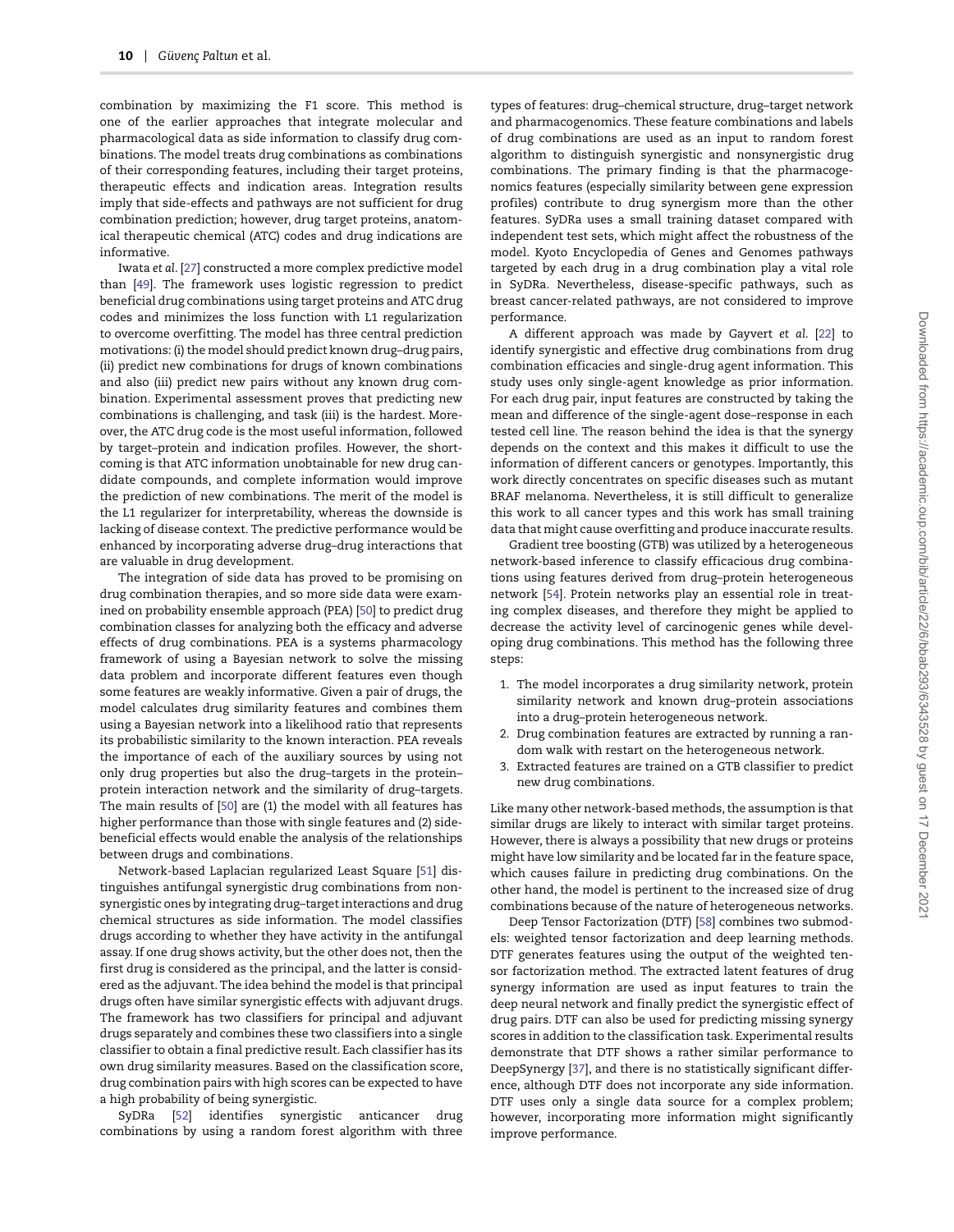|                                     | Molecular and drug features                                 | <b>MSE</b> | <b>MAE</b> | $R^2$    |
|-------------------------------------|-------------------------------------------------------------|------------|------------|----------|
| Xia et al. [44]<br>(BestComboScore) | One-hot encoding                                            | 0.5253     | 0.5709     | $-1.001$ |
|                                     | Gene expression, One-hot encoding                           | 0.2447     | 0.3999     | 0.1272   |
|                                     | Gene expression, 500-dimensional noise                      | 0.2450     | 0.2450     | 0.1271   |
|                                     | One-hot encoding, Dragon7 descriptors                       | 0.0292     | 0.1086     | 0.8892   |
|                                     | Proteome, Dragon7 descriptors                               | 0.0303     | 0.1117     | 0.8844   |
|                                     | microRNA, Dragon7 descriptors                               | 0.0275     | 0.1050     | 0.8952   |
|                                     | Gene expression, Dragon7 descriptors                        | 0.0180     | 0.0906     | 0.9364   |
|                                     | Gene expression, microRNA, Proteome,<br>Dragon7 descriptors | 0.0158     | 0.0833     | 0.9440   |

<span id="page-11-0"></span>**Table 4.** Performance scores of drug combination sensitivity prediction methods referred to in this review

The method which achieved the best score is in bold.

<span id="page-11-1"></span>**Table 5.** Performance scores of drug combination sensitivity prediction methods referred to in this review

|                                |                                | Methods       | <b>RMSE</b> | Pearson | Spearman |
|--------------------------------|--------------------------------|---------------|-------------|---------|----------|
| Julkunen et al. [39] (comboFM) | New response matrix<br>entries | comboFM-5     | 9.86        | 0.97    | 0.91     |
|                                |                                | comboFM-2     | 17.89       | 0.91    | 0.84     |
|                                |                                | comboFM-1     | 31.56       | 0.70    | 0.66     |
|                                |                                | Random forest | 10.91       | 0.97    | 0.91     |
|                                | New response matrices          | comboFM-5     | 10.39       | 0.97    | 0.91     |
|                                |                                | comboFM-2     | 18.00       | 0.91    | 0.83     |
|                                |                                | comboFM-1     | 31.57       | 0.70    | 0.66     |
|                                |                                | Random forest | 12.23       | 0.96    | 0.90     |
|                                | New drug combinations          | comboFM-5     | 13.04       | 0.95    | 0.88     |
|                                |                                | comboFM-2     | 19.37       | 0.89    | 0.81     |
|                                |                                | comboFM-1     | 31.79       | 0.69    | 0.66     |
|                                |                                | Random forest | 15.44       | 0.93    | 0.86     |

The method which achieved the best score is in bold.

Drug-Combo-Generator [\[55\]](#page-15-33) is the first network-based deep generative model for overcoming drug resistance in drug combination design. Unlike discriminative models, the target is to define all drug combinations in the enormous chemical combinatorial space and evaluate combination effects instead of simply defining them as synergistic or antagonistic. The method has fundamentally two steps. First, prior knowledge of disease-related sources is jointly embedded into the system, such as gene–gene, disease–gene, disease–disease relationships, using hierarchical variational graph auto-encoders. The reason is relationships between disease–proteins and drug–targets in human protein–protein interactome might help to understand drug behavior such that targets of two drugs belong to the same disease module might cover different neighborhoods [\[57\]](#page-15-35). These embeddings create features for each disease in the second step, where a graph-set generator for reinforcement learning is trained to maximize the therapeutic efficacy for drug combinations in chemistry- and system-aware environments. The objective is to generate a set of drug combinations with similar distributions to the prior set of graphs. The advantage is that the model can generate higher-order combinations that might be favorable in the future, especially for infectious diseases.

# **Empirical comparison**

We reviewed several methods for drug combination therapies in this survey, and it would also be interesting to compare them with one another. However, different studies use different data sources, scoring metrics and validation with little overlap. Tables [4,](#page-11-0) [5,](#page-11-1) [6](#page-12-0) and [7](#page-12-1) summarize the performance scores of sensitivity prediction, synergy prediction and classification of drug combinations, respectively, as reported by the original studies. The datasets used for each method can be found in Table [3.](#page-6-0) Unfortunately, we could not include all the methods we reviewed in the tables since results are shown only by pictures in several works.

#### **Drug combination sensitivity prediction**

BestComboScore [\[44\]](#page-15-22) is a study that evaluates the importance of each integrated dataset, and so in Table [4,](#page-11-0) the second column shows different combinations of datasets. Results show that all three molecular feature types provide marginal benefit, whereas most of the predictive feature is Dragon7 descriptors. On the other hand, using all data (gene expression,microRNA, proteome and chemical descriptors) is most advantageous in performance.

comboFM [\[39\]](#page-15-18) is an extensive study on different designs such as predicting new dose–response matrix entries, dose– response matrices and drug combinations. Table [5](#page-11-1) shows the performance results of these three setups. Comparisons are between comboFM-5, comboFM-2, comboFM-1 and random forest methods. Although comboFM-5 corresponds to the 5thorder factorization machine, comboFM-2 and comboFM-1 are equal to the 2nd-order and 1st-order factorization machines, respectively. comboFM-1 is also considered as ridge regression. Results demonstrate that comboFM-5 significantly outperforms comboFM-1 and comboFM-2 in both missing value and new drug combination prediction settings. Although predicting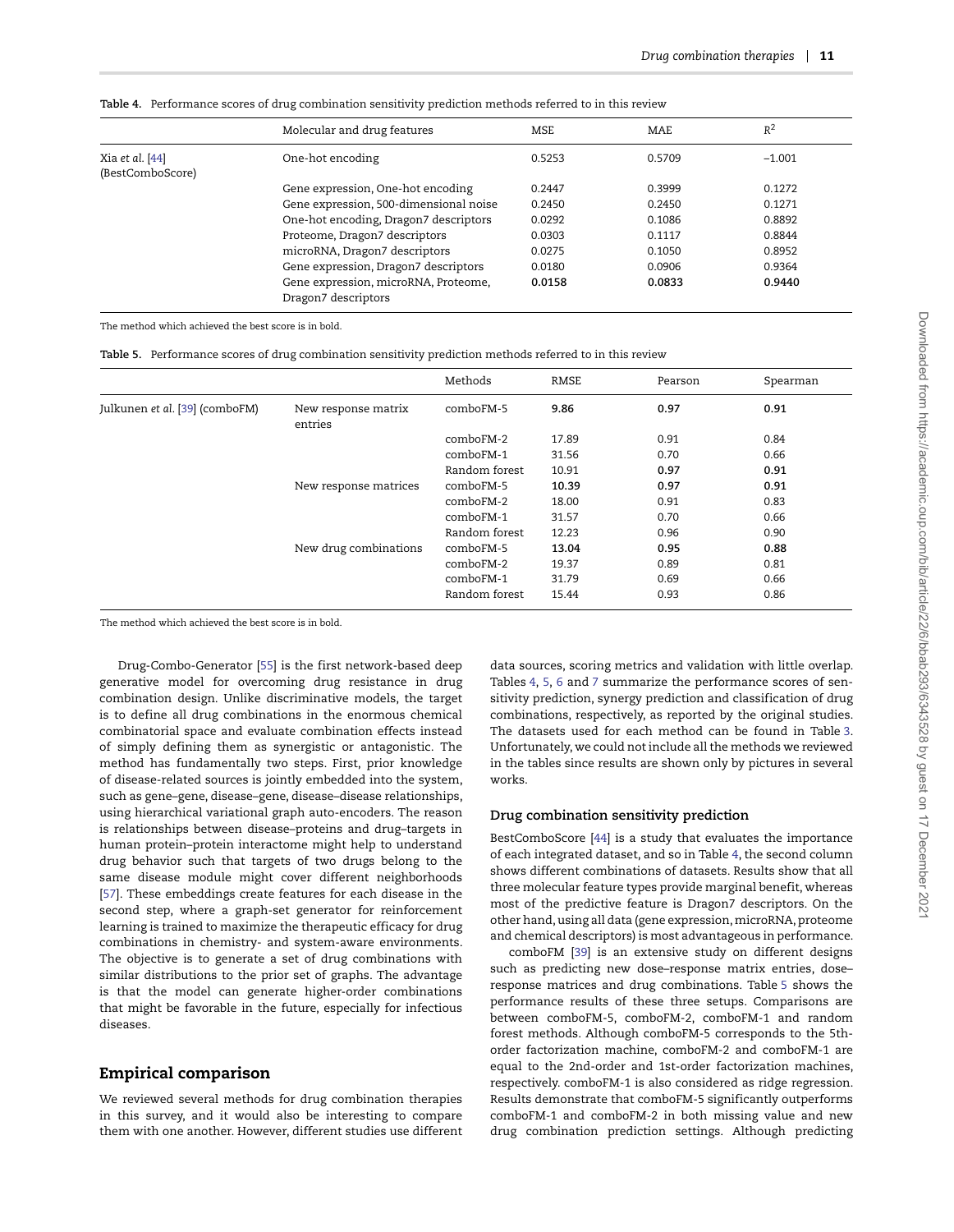|                                  | Methods                       | Pearson         |
|----------------------------------|-------------------------------|-----------------|
| Preuer et al. [37] (DeepSynergy) | <b>DNN</b>                    | $0.73 \pm 0.04$ |
|                                  | Gradient boosting             | $0.69 \pm 0.02$ |
|                                  | Random forest                 | $0.65 \pm 0.03$ |
|                                  | <b>SVM</b>                    | $0.50 \pm 0.03$ |
|                                  | Elastic net                   | $0.44 \pm 0.03$ |
|                                  | Baseline                      | $0.43 \pm 0.02$ |
| Jeon et al. [47]                 | Elastic net                   | 0.65            |
|                                  | Ridge regression              | 0.661           |
|                                  | Kernel ridge regression (RBF) | 0.728           |
|                                  | Random forest                 | 0.731           |
|                                  | Extremely randomized tree     | 0.738           |

<span id="page-12-0"></span>**Table 6.** Performance scores of drug combination synergy prediction methods referred to in this review

The method which achieved the best score is in bold.

<span id="page-12-1"></span>

| Table 7. Performance scores for some of the drug combination classification models referred to in this review |  |
|---------------------------------------------------------------------------------------------------------------|--|
|---------------------------------------------------------------------------------------------------------------|--|

|                             | Methods or Datasets                                    | <b>AUC</b>      |
|-----------------------------|--------------------------------------------------------|-----------------|
| Iwata et al. [50]           | Whole features                                         | 0.90            |
|                             | ATC codes of the drugs                                 | 0.85            |
|                             | Drug side-effects                                      | 0.72            |
|                             | kNN                                                    | 0.79            |
| Chen et al. [51]<br>(NLLSS) | Combined space classifier                              | 0.9054          |
|                             | Principal space classifier                             | 0.8244          |
|                             | Adjuvant space classifier                              | 0.8328          |
| Gayvert et al. [22]         | <b>BRAF-specific effectiveness</b>                     | 0.8809          |
|                             | General BRAF-effectiveness                             | 0.8630          |
|                             | <b>BRAF</b> synergy                                    | 0.8683          |
| Li et al.[52] (SyDRa)       | SyDRa                                                  | 0.89            |
|                             | Pharmacogenomics features                              | 0.83            |
|                             | CT (chemical similarity, drug target network) features | 0.73            |
| Liu et al. [54]             | <b>GTB</b>                                             | 0.949           |
|                             | kNN                                                    | 0.768           |
|                             | <b>SVM</b>                                             | 0.859           |
|                             | Logistic                                               | 0.520           |
|                             | Naive Bayes                                            | 0.508           |
|                             | Random forest                                          | 0.866           |
|                             | Adaboost                                               | 0.866           |
|                             | LogistBoost                                            | 0.808           |
| Preuer et al. [37]          | <b>DNN</b>                                             | $0.90 \pm 0.03$ |
| (DeepSynergy)               |                                                        |                 |
|                             | Gradient Boosting                                      | $0.89 \pm 0.02$ |
|                             | Random Forests                                         | $0.87 \pm 0.02$ |
|                             | <b>SVM</b>                                             | $0.81 \pm 0.04$ |
|                             | <b>Elastic Nets</b>                                    | $0.78 \pm 0.04$ |
|                             | Baseline                                               | $0.77 \pm 0.04$ |
| Sun et al. [58] (DTF)       | <b>DTF</b>                                             | $0.89 \pm 0.01$ |
|                             | DeepSynergy                                            | $0.90 \pm 0.02$ |
|                             | Logistic regression                                    | $0.83 \pm 0.02$ |
|                             | CP-WOPT                                                | $0.67 \pm 0.11$ |

kNN = *k*-Nearest Neighbors, GTB = Gradient tree boosting, SVM = Support vector machines, DNN = Deep neural networks, CP-WOPT = CANDECOMP/PARAP-AC-Weighted OPTimazation, BRAF-specific effectiveness = combinations that achieve at least 50% growth inhibition within the genotypic group, General BRAF-effectiveness = combinations that achieve at least 70% growth inhibition. The method which achieved the best score is in bold.

new combinations is a more challenging task, comboFM-5 has particularly high Pearson correlation scores in both settings.

# **Drug synergy prediction**

Table [6](#page-12-0) provides an experimental comparison of drug synergy prediction methods presented in this review. Pearson correlation score is the common evaluation score by three methods. Deep-Synergy [\[37\]](#page-15-15) outperforms the other ML methods significantly in terms of Pearson correlation. However, ERT in [\[47\]](#page-15-25) also achieves almost the same score as Deepsynergy. The reason why ERT outperforms other methods might be the extreme randomness, which reduces the variance of the model and makes the model more robust particularly with noisy data. The performance of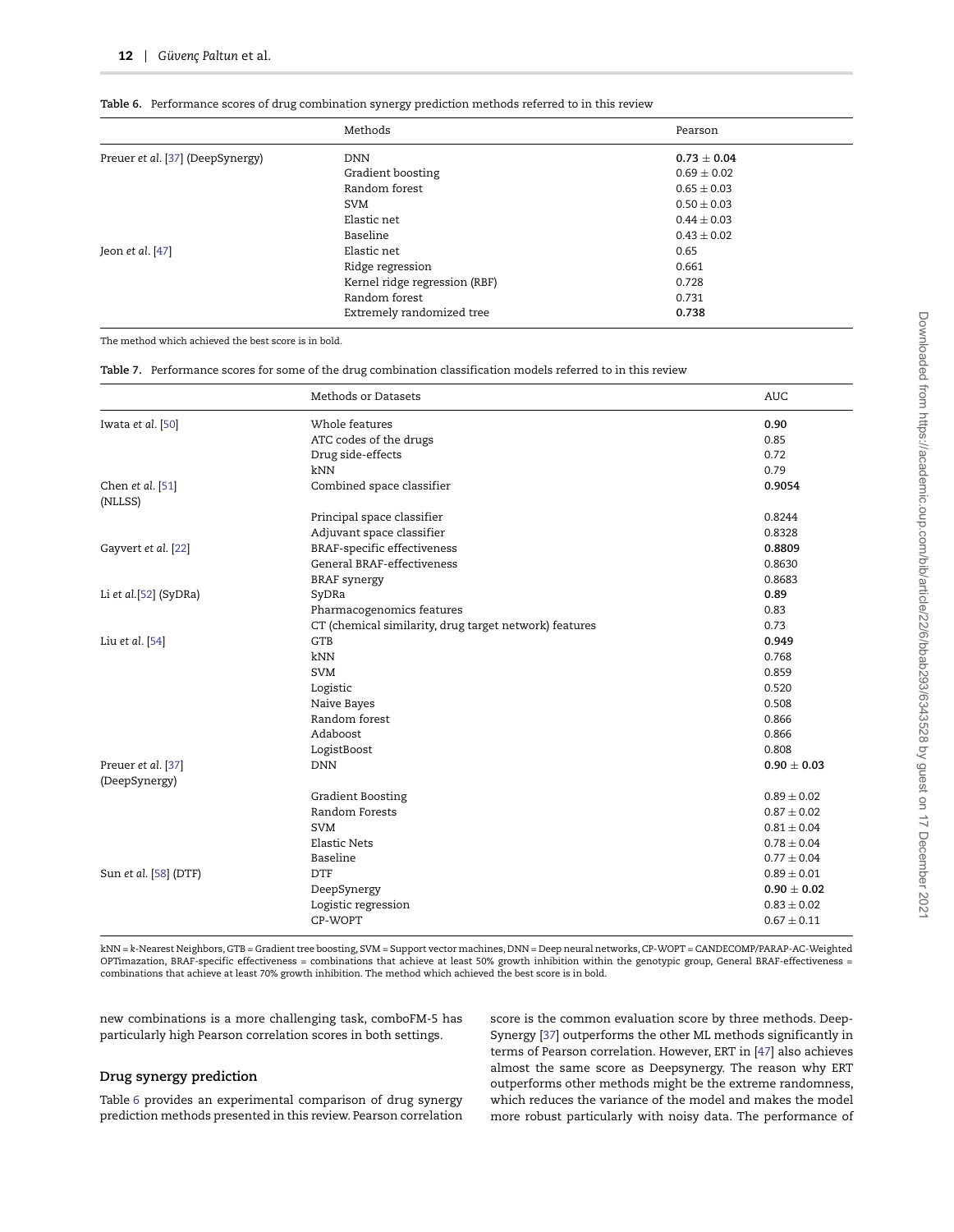<span id="page-13-0"></span>**Table 8.** The list of interactive data portals and tools

|                     | Link                                           |
|---------------------|------------------------------------------------|
| Combenefit [40]     | https://sourceforge.net/projects/combenefit/   |
| SynergyFinder [41]  | https://synergyfinder.fimm.fi                  |
| DeepSynergy [37]    | http://www.bioinf.jku.at/software/DeepSynergy/ |
| DrugComb [45]       | https://drugcomb.fimm.fi                       |
| DrugCombDB [79]     | http://drugcombdb.denglab.org/                 |
| SynToxProfiler [19] | https://syntoxprofiler.fimm.fi                 |

linear models is clearly lower than nonlinear models in both experiments. The detailed information about data sources can be found in Table [3.](#page-6-0) Table [6](#page-12-0) demonstrates that ensemble learning algorithms such as gradient boosting and random forest have great potential besides deep learning algorithms.

#### **Drug synergy classification**

Table [7](#page-12-1) shows the results of the comparison of area under the receiver operating characteristic curve (AUC) between the actual and predicted drug synergy scores of seven methods presented in this review. The second column shows comparison methods or comparison datasets. For example, in the first row, 'whole feature' means, those including all drug molecular and pharmacological features, are taken into account in [\[50\]](#page-15-28). DTF [\[78\]](#page-16-17) and DeepSynergy [\[37\]](#page-15-15) are both competitive based on the results and the predictions from the two approaches are complementary. The best performance was by GTB of [\[54\]](#page-15-32), but all methods achieved around 90% or more of AUC, which implies the data was too easy to evaluate the method, and more tough data would be good to be used for evaluation. Besides, training the drug combination prediction problem as a classification problem might underestimate the actual situation.

#### **Interactive data analysis portals**

Table [8](#page-13-0) is a list of publicly available software, interactive data portals for analysing combination data.

Combenefit [\[40\]](#page-15-19) is the first free, open-source, advanced software package for the visualization and analysis of drug combinations. Combenefit incorporates three reference models; the Loewe, the Bliss and the highest single agent (HSA) models, which are mentioned in Section Drug combination therapy. The graphical interface of Combenefit provides model-based quantification of drug combinations in single and high-throughput settings. Combenefit was also used to generate one of the commonly used datasets for the AstraZeneca–Sanger Drug Combination Prediction DREAM challenge [\[34\]](#page-15-12).

SynergyFinder [\[41\]](#page-15-20) is known as the first publicly available open-source web application to assess the degree of synergy or antagonism. In addition to Combenefit, SynergyFinder includes one more reference model, zero interaction potency (ZIP), for synergy scoring. Using multiple reference models provides an unbiased evaluation of the significance of drug combinations. An interactive graphical interface offers a 2D or a 3D synergy map over the dose matrix.

DrugComb [\[45\]](#page-15-23) is a free access computational tool that has the following four features:

(1) Free accessible computational tool that provides a web server for evaluation and visualization of accumulated, standardized and harmonized drug combination dose– response data.

- (2) Users can analyze their own data.
- (3) The sensitivity of drug combinations can be evaluated.
- (4) Extensive database, including NCI ALMANAC [\[32\]](#page-15-10), ONEIL [\[33\]](#page-15-11), FORCINA [\[75\]](#page-16-13) and CLOUD [\[76\]](#page-16-14) datasets.

DeepSynergy [\[37\]](#page-15-15) is a publicly available web application, which uses a deep learning model trained on the ONEIL data [\[33\]](#page-15-11) to assess the synergy of drugs. The application provides predictions for untested drug combinations for a given cell line.

DrugCombDB [\[79\]](#page-16-16) has a user-friendly website for evaluating the synergy of two drugs or antagonism by using the ZIP reference model and data visualization. DrugCombDB integrates drug combinations from high-throughput screening (HTS) assays of drug combinations, external databases and PubMed literature.

SynToxProfiler [\[19\]](#page-14-18) is the first web tool available for analyzing drug combinations in terms of synergy, toxicity and efficacy. SynToxProfiler can rank synergistic drug pairs with higher efficacy and lower toxicity, using scores based on the integration of synergy, toxicity and efficacy scores. In addition, SynToxProfiler can deal with combinations of a multiple (*>*2) number of drugs.

# **Conclusion**

Drug combination therapy offers a promising approach to improve the effectiveness of treatments, which are often limited by drug resistance, toxicity and disease heterogeneity. However, identifying all possible combinations for synergistic interaction is infeasible due to the size of combinatorial space. In addition, a deeper understanding of the underlying biological impact is required to efficiently explore the sizeable synergistic space. Incorporation of biological and chemical knowledge would be the solution for this objective. Computational methods especially ML are becoming a crucial element of combination therapy research in this phase to integrate data from many different biomedical sources and understand what kind of effects they have on the prediction of compound combinations. In this light, we discussed the latest ML approaches for drug combination therapies. We also brought attention to the data that needs to be integrated for a comprehensive analysis to efficiently identify effective drug combinations and highlight the importance of side-effect management for avoiding unexpected toxicity. Finally, we provided an empirical comparison of methods presented in this review to understand the difference between methods and a list of publicly available software for analyzing combination data.

Using ML for combination therapy requires proper selection of inputs, so including chemical properties and bioactivity data is crucial to enhance the possibility of overcoming drug resistance. In addition to inputs, experimental results also demonstrate that model selection also has a big impact on the performance such that linear models result in lower performance compared with nonlinear models. Furthermore, ensemble learning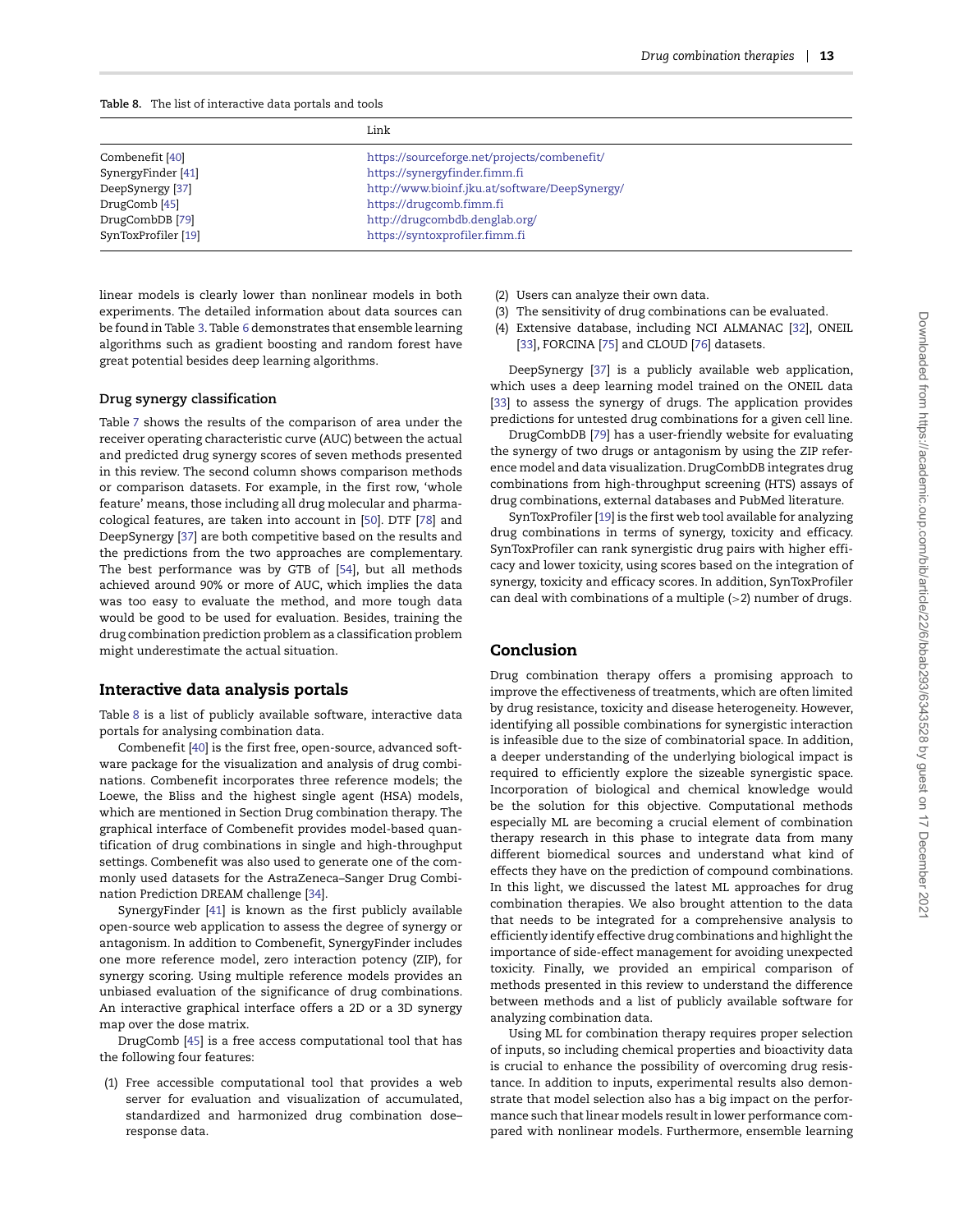algorithms such as gradient boosting and random forest have great potential besides deep learning algorithms. In all prediction settings, predicting new combinations, in which the predictions are made for drug combinations outside the training space with no available combination measurement, is a more challenging task than the other tasks but a more realistic case. The accurate drug combination predictions provide a promising approach for personalized treatments and accelerate the clinical use of drug combination therapies to increase therapeutic efficacies.

One possible way to improve the identification of more sustainable drug combinations might be to collaborate with costeffective alternative strategies, particularly drug repurposing, which has also effectively found potential treatments. In this collaboration, drug repurposing can be used to identify the hit compounds and then drug combination test with the identified hit compounds to find effective drug combinations [\[78\]](#page-16-17). On the other hand, due to the immense data increase, big data problems are arising, and carefully chosen feature extraction methods are needed to improve the prediction accuracy [\[8\]](#page-14-5). There will be a need to develop more efficient computational methods for different diseases as expectations increase and opportunities emerge. Pairwise drug combinations are the most prominent; however, combinations of three or four drugs are emerging recently. These current and future situations demonstrate that ML methods are promising and have an exciting future for personalized drug combination therapies by utilizing different types of molecular and genomic data.

## **Key Points**

- Drug combination therapies allow us to elucidate disease characteristics between patients caused by variation in therapeutic responses, define synergistic drug effects and minimize adverse drug reactions.
- Identification of combinatorial drugs is expensive and time consuming since testing every possible combination of these drugs would be infeasible.
- We aim to systematically assess representative ML methods that have been proposed in recent years for understanding the drug combination therapies by grouping these methods into three categories.
- Three major factors, i.e. synergy, efficacy and toxicity, should be considered together while categorizing drug combination therapies.
- ML methods are becoming a crucial element of combination therapy research to integrate data from many different biomedical sources and understand what kind of effects they have on the prediction of compound combinations.

# **Supplementary data**

[Supplementary data](https://academic.oup.com/bib/article-lookup/doi/10.1093/bib/bbab293#supplementary-data) are available online at *Briefings in Bioinformatics*.

# **Funding**

H.M. has been supported in part by JST ACCEL (JPMJAC1503); MEXT Kakenhi (16H02868, 19H04169). Academy of Finland (315896); and the Finnish Center for Artificial Intelligence FCAI (320181).

# **References**

- <span id="page-14-6"></span>1. Pemovska T, Bigenzahn JW, Superti-Furga G. Recent advances in combinatorial drug screening and synergy scoring. *Curr Opin Pharmacol* 2018;**42**:102–10.
- <span id="page-14-7"></span>2. Lopez JS, Banerji U. Combine and conquer: challenges for targeted therapy combinations in early phase trials. *Nat Rev Clin Oncol* 2017;**14**(1):57.
- <span id="page-14-0"></span>3. Ryall KA, Tan AC. Systems biology approaches for advancing the discovery of effective drug combinations. *J Chem* 2015;**7**(1):1–15.
- <span id="page-14-1"></span>4. Bulusu KC, Guha R, Mason DJ, *et al.* Modelling of compound combination effects and applications to efficacy and toxicity: state-of-the-art, challenges and perspectives. *Drug Discov Today* 2016;**21**(2):225–38.
- <span id="page-14-2"></span>5. Sheng Z, Sun Y, Yin Z, *et al.* Advances in computational approaches in identifying synergistic drug combinations. *Brief Bioinform* 2018;**19**(6):1172–82.
- <span id="page-14-3"></span>6. Madani Tonekaboni SA, Soltan Ghoraie L, Manem VSK, *et al.* Predictive approaches for drug combination discovery in cancer. *Brief Bioinform* 2018;**19**(2):263–76.
- <span id="page-14-4"></span>7. van Hasselt JC, Iyengar R. Systems pharmacology: defining the interactions of drug combinations. *Annu Rev Pharmacol Toxicol* 2019;**59**:21–40.
- <span id="page-14-5"></span>8. Tsigelny IF. Artificial intelligence in drug combination therapy. *Brief Bioinform* 2019;**20**(4):1434–48.
- <span id="page-14-8"></span>9. Jia J, Zhu F, Ma X, *et al.* Mechanisms of drug combinations: interaction and network perspectives. *Nat Rev Drug Discov* 2009;**8**(2):111–28.
- <span id="page-14-9"></span>10. Al-Lazikani B, Banerji U, Workman P. Combinatorial drug therapy for cancer in the post-genomic era. *Nat Biotechnol* 2012;**30**(7):679–92.
- <span id="page-14-10"></span>11. Liu H, Zhao Y, Zhang L, *et al.* Anti-cancer drug response prediction using neighbor-based collaborative filtering with global effect removal. *Mol Ther Nucleic Acids* 2018;**13**:303–11.
- <span id="page-14-11"></span>12. GüvençPaltun B, Kaski S, Mamitsuka H. Diverse: Bayesian data integrative learning for precise drug response prediction. *IEEE/ACM Trans Comput Biol Bioinform* 2021;1.
- <span id="page-14-12"></span>13. Tang J, Karhinen L, Xu T, *et al.* Target inhibition networks: predicting selective combinations of druggable targets to block cancer survival pathways. *PLoS Comput Biol* 2013;**9**(9):e1003226.
- <span id="page-14-13"></span>14. Tang J, Aittokallio T. Network pharmacology strategies toward multi-target anticancer therapies: from computational models to experimental design principles. *Curr Pharm Des* 2014;**20**(1):23–36.
- <span id="page-14-14"></span>15. Jaeger S, Igea A, Arroyo R, *et al.* Quantification of pathway cross-talk reveals novel synergistic drug combinations for breast cancer. *Cancer Res* 2017;**77**(2):459–69.
- <span id="page-14-15"></span>16. Bansal M, Yang J, Karan C, *et al.* A community computational challenge to predict the activity of pairs of compounds. *Nat Biotechnol* 2014;**32**(12):1213.
- <span id="page-14-16"></span>17. Chou TC. Theoretical basis, experimental design, and computerized simulation of synergism and antagonism in drug combination studies. *Pharmacol Rev* 2006;**58**(3):621–81.
- <span id="page-14-17"></span>18. Saputra EC, Huang L, Chen Y, *et al.* Combination therapy and the evolution of resistance: the theoretical merits of synergism and antagonism in cancer. *Cancer Res* 2018;**78**(9): 2419–31.
- <span id="page-14-18"></span>19. Ianevski A, Timonen S, Kononov A, *et al.* Syntoxprofiler: an interactive analysis of drug combination synergy, toxicity and efficacy. *PLoS Comput Biol* 2020;**16**(2):e1007604.
- <span id="page-14-19"></span>20. Tang J, Wennerberg K, Aittokallio T. What is synergy? The Saariselkä agreement revisited. *Front Pharmacol* 2015;**6**:181.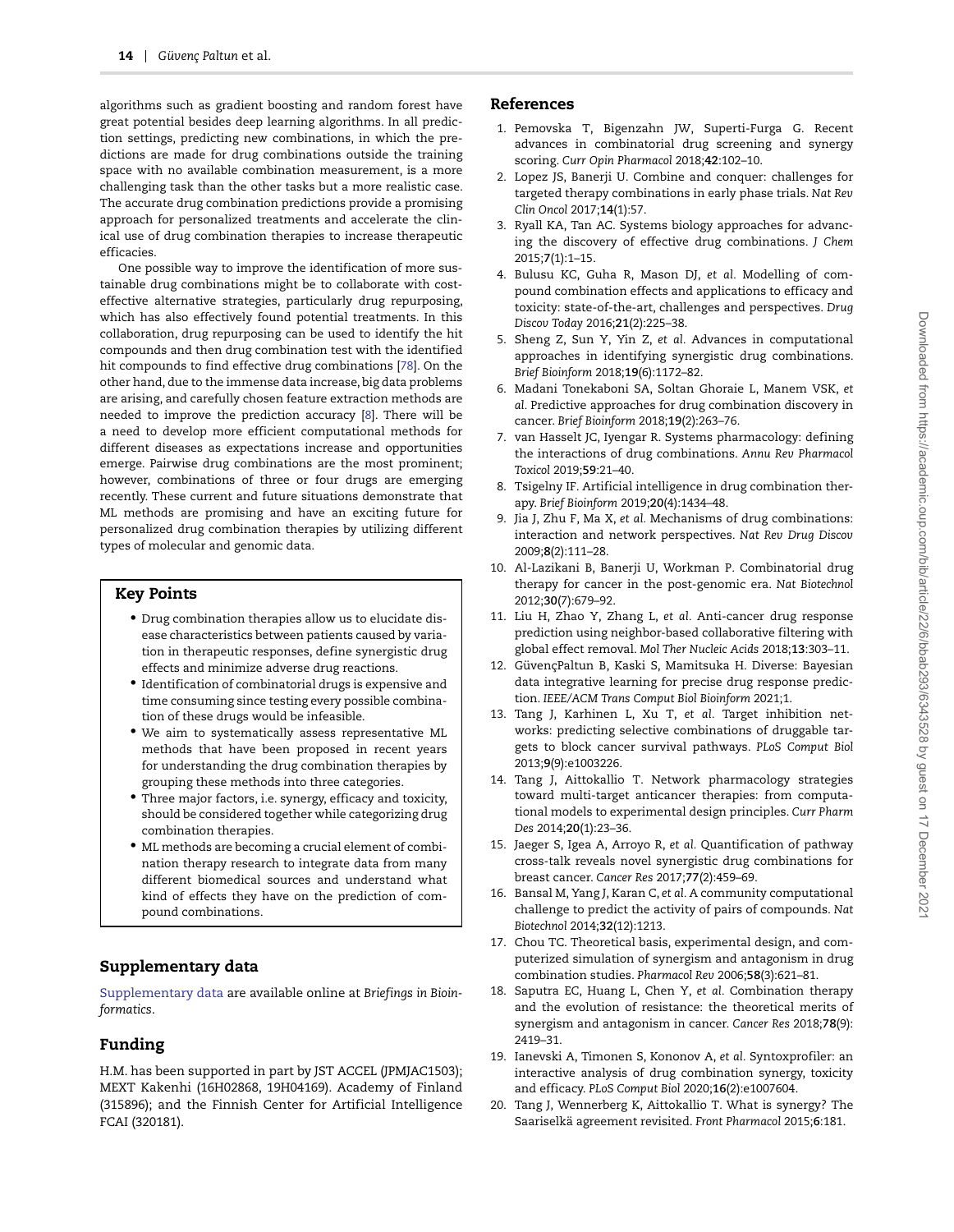- 21. Palmer AC, Sorger PK. Combination cancer therapy can confer benefit via patient-to-patient variability without drug additivity or synergy. *Cell* 2017;**171**(7):1678–91.
- <span id="page-15-0"></span>22. Gayvert KM, Aly O, Platt J, *et al.* A computational approach for identifying synergistic drug combinations. *PLoS Comput Biol* 2017;**13**(1):e1005308.
- <span id="page-15-1"></span>23. Doroshow JH, Simon RM. On the design of combination cancer therapy. *Cell* 2017;**171**(7):1476–8.
- <span id="page-15-2"></span>24. Fitzgerald JB, Schoeberl B, Nielsen UB, *et al.* Systems biology and combination therapy in the quest for clinical efficacy. *Nat Chem Biol* 2006;**2**(9):458–66.
- <span id="page-15-3"></span>25. Scott LJ. Dolutegravir/lamivudine single-tablet regimen: a review in HIV-1 infection. *Drugs* 2020;**80**(1):61–72.
- <span id="page-15-4"></span>26. Spain L, Julve M, Larkin J. Combination dabrafenib and trametinib in the management of advanced melanoma with BRAFV600 mutations. *Expert Opin Pharmacother* 2016; **17**(7):1031–8.
- <span id="page-15-5"></span>27. Iwata H, Sawada R, Mizutani S, *et al.* Large-scale prediction of beneficial drug combinations using drug efficacy and target profiles. *J Chem Inf Model* 2015;**55**(12):2705–16.
- <span id="page-15-6"></span>28. Zhao S, Nishimura T, Chen Y, *et al.* Systems pharmacology of adverse event mitigation by drug combinations. *Sci Transl Med* 2013;**5**(206):206ra140.
- <span id="page-15-7"></span>29. Das P, Delost MD, Qureshi MH, *et al.* A survey of the structures of US FDA approved combination drugs. *J Med Chem* 2018;**62**(9):4265–311.
- <span id="page-15-8"></span>30. Liu Y, Hu B, Fu C, *et al.* DCDB: drug combination database. *Bioinformatics* 2010;**26**(4):587–8.
- <span id="page-15-9"></span>31. Hare D, Foster T. The Orange Book: the Food and Drug Administration's advice on therapeutic equivalence. *Am Pharm* 1990;(7):35–37.
- <span id="page-15-10"></span>32. Holbeck SL, Camalier R, Crowell JA, *et al.* The National Cancer Institute ALMANAC: a comprehensive screening resource for the detection of anticancer drug pairs with enhanced therapeutic activity. *Cancer Res* 2017;**77**(13):3564–76.
- <span id="page-15-11"></span>33. O'Neil J, Benita Y, Feldman I, *et al.* An unbiased oncology compound screen to identify novel combination strategies. *Mol Cancer Ther* 2016;**15**(6):1155–62.
- <span id="page-15-12"></span>34. Menden MP, Wang D, Mason MJ, *et al.* Community assessment to advance computational prediction of cancer drug combinations in a pharmacogenomic screen. *Nat Commun* 2019;**10**(1):1–17.
- <span id="page-15-13"></span>35. Chen X, Ren B, Chen M, *et al.* ASDCD: antifungal synergistic drug combination database. *PloS one* 2014;**9**(1):e86499.
- <span id="page-15-14"></span>36. Huang H, Zhang P, Qu XA, *et al.* Systematic prediction of drug combinations based on clinical side-effects. *Sci Rep* 2014;**4**(1):1–7.
- <span id="page-15-15"></span>37. Preuer K, Lewis RP, Hochreiter S, *et al.* DeepSynergy: predicting anti-cancer drug synergy with deep learning. *Bioinformatics* 2018;**34**(9):1538–46.
- <span id="page-15-16"></span>38. Guo WF, Zhang SW, Feng YH, *et al.* Network controllabilitybased algorithm to target personalized driver genes for discovering combinatorial drugs of individual patients. *Nucleic Acids Res* 2021;**49**(7):e37–e37.
- <span id="page-15-18"></span>39. Julkunen HJ, Cichonska A, Gautam P, *et al.* comboFM: leveraging multi-way interactions for systematic prediction of drug combination effects. *bioRxiv* 2020.
- <span id="page-15-19"></span>40. Di Veroli GY, Fornari C, Wang D, *et al.* Combenefit: an interactive platform for the analysis and visualization of drug combinations. *Bioinformatics* 2016;**32**(18):2866–8.
- <span id="page-15-20"></span>41. Ianevski A, He L, Aittokallio T, *et al.* SynergyFinder: a web application for analyzing drug combination dose–response matrix data. *Bioinformatics* 2017;**33**(15):2413–5.
- <span id="page-15-21"></span>42. Celebi R, Don't Walk OB, Movva R, *et al.* In-silico prediction of synergistic anti-cancer drug combinations using multiomics data. *Sci Rep* 2019;**9**(1):1–10.
- <span id="page-15-17"></span>43. GüvençPaltun B, Mamitsuka H, Kaski S. Improving drug response prediction by integrating multiple data sources: matrix factorization, kernel and network-based approaches. *Brief Bioinform* 2021;**22**(1):346–59.
- <span id="page-15-22"></span>44. Xia F, Shukla M, Brettin T, *et al.* Predicting tumor cell line response to drug pairs with deep learning. *BMC Bioinformatics* 2018;**19**(18):71–9.
- <span id="page-15-23"></span>45. Zagidullin B, Aldahdooh J, Zheng S, *et al.* DrugComb: an integrative cancer drug combination data portal. *Nucleic Acids Res* 2019;**47**(W1):W43–51.
- <span id="page-15-24"></span>46. Huang L, Li F, Sheng J, *et al.* DrugComboRanker: drug combination discovery based on target network analysis. *Bioinformatics* 2014;**30**(12):i228–36.
- <span id="page-15-25"></span>47. Jeon M, Kim S, Park S, *et al.* In silico drug combination discovery for personalized cancer therapy. *BMC Syst Biol* 2018;**12**(2):16.
- <span id="page-15-26"></span>48. Ianevski A, Giri AK, Gautam P, *et al.* Prediction of drug combination effects with a minimal set of experiments. *Nat Mach Intell* 2019;**1**(12):568–77.
- <span id="page-15-27"></span>49. Zhao XM, Iskar M, Zeller G, *et al.* Prediction of drug combinations by integrating molecular and pharmacological data. *PLoS Comput Biol* 2011;**7**(12):e1002323.
- <span id="page-15-28"></span>50. Li P, Huang C, Fu Y, *et al.* Large-scale exploration and analysis of drug combinations. *Bioinformatics* 2015;**31**(12): 2007–16.
- <span id="page-15-29"></span>51. Chen X, Ren B, Chen M, *et al.* NLLSS: predicting synergistic drug combinations based on semi-supervised learning. *PLoS Comput Biol* 2016;**12**(7):e1004975.
- <span id="page-15-30"></span>52. Li X, Xu Y, Cui H, *et al.* Prediction of synergistic anti-cancer drug combinations based on drug target network and drug induced gene expression profiles. *Artif Intell Med* 2017;**83**: 35–43.
- <span id="page-15-31"></span>53. Held MA, Langdon CG, Platt JT, *et al.* Genotype-selective combination therapies for melanoma identified by high-throughput drug screening. *Cancer Discov* 2013;**3**(1): 52–67.
- <span id="page-15-32"></span>54. Liu H, Zhang W, Nie L, *et al.* Predicting effective drug combinations using gradient tree boosting based on features extracted from drug-protein heterogeneous network. *BMC Bioinformatics* 2019;**20**(1):1–12.
- <span id="page-15-33"></span>55. Karimi M, Hasanzadeh A, Shen Y. Network-principled deep generative models for designing drug combinations as graph sets. *Bioinformatics* 2020;**36**(Suppl 1):i445–i445.
- <span id="page-15-34"></span>56. Menche J, Sharma A, Kitsak M, *et al.* Uncovering diseasedisease relationships through the incomplete interactome. *Science* 2015;**347**(6224).
- <span id="page-15-35"></span>57. Cheng F, Kovács IA, Barabási AL. Network-based prediction of drug combinations. *Nat Commun* 2019;**10**(1):1–11.
- <span id="page-15-36"></span>58. Sun Z, Huang S, Jiang P, *et al.* DTF: Deep tensor factorization for predicting anticancer drug synergy. *Bioinformatics* 2020;**36**(16):4483–9.
- <span id="page-15-37"></span>59. Kuhn M, Szklarczyk D, Franceschini A, *et al.* STITCH 2: an interaction network database for small molecules and proteins. *Nucleic Acids Res* 2010;**38**(Suppl 1):D552–6.
- <span id="page-15-38"></span>60. Chen X, Ji ZL, Chen YZT. Therapeutic target database. *Nucleic Acids Res* 2002;**30**(1):412–5.
- <span id="page-15-39"></span>61. Kanehisa M, Goto S, Furumichi M, *et al.* KEGG for representation and analysis of molecular networks involving diseases and drugs. *Nucleic Acids Res* 2010;**38**(Suppl 1): D355–60.